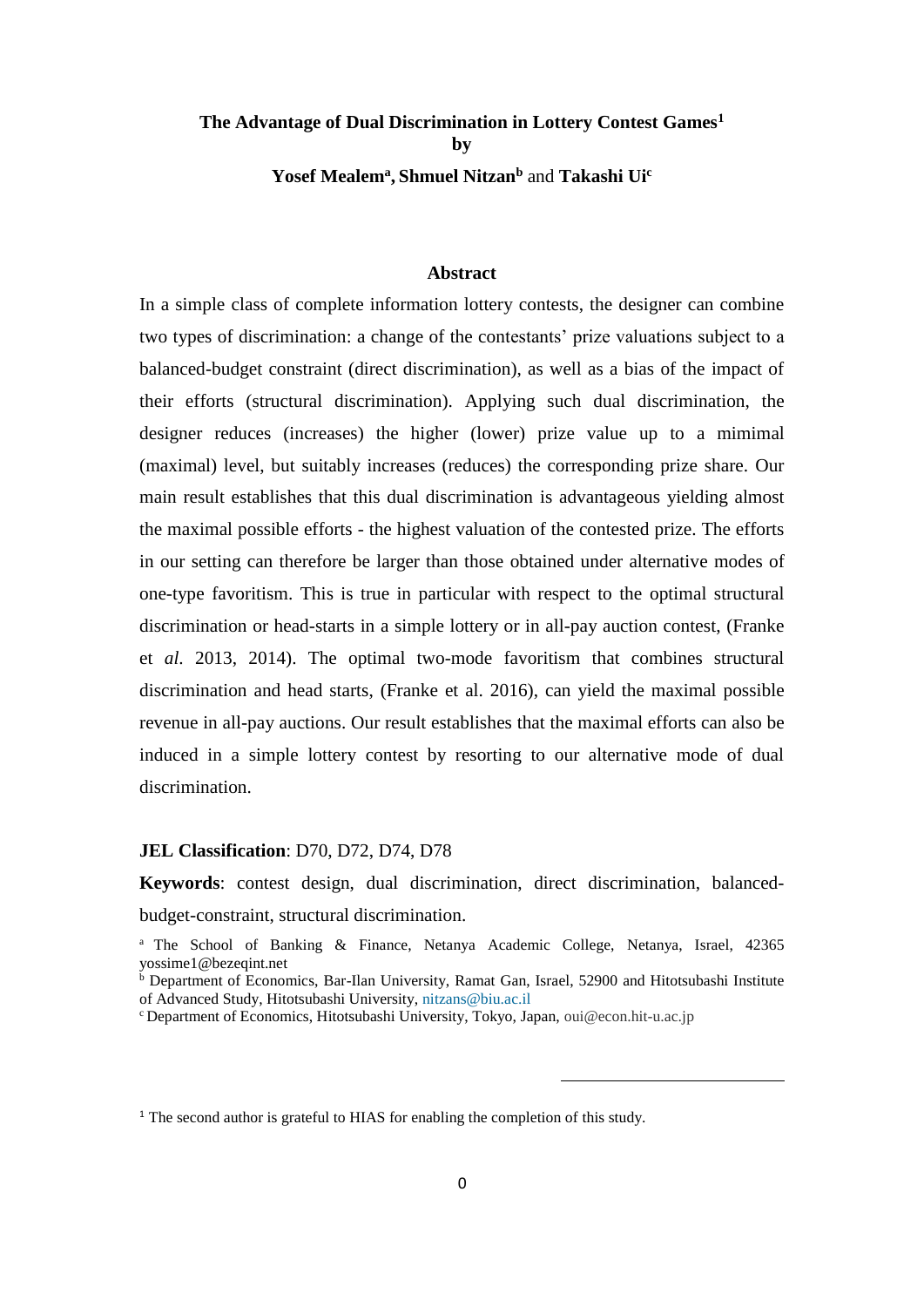#### **1. Introduction**

In the vast contest literature that has numerous applications (internal labor market tournaments, promotional competitions, R&D races, rent-seeking, political and public policy competitions, litigation and sports), the most commonly assumed contest success function (CSF) is the simple lottery proposed by Tullock (1980), (see Konrad (2009) and references therein). In two-player contests, for  $x_1 \ge 0$ ,  $x_2 \ge 0$ , and  $\delta > 0$ , this simple logit functions take the form:

(1) 
$$
p_1(x_1, x_2) = \begin{cases} \frac{x_1}{x_1 + \delta x_2} & \text{if } x_1 + x_2 > 0 \\ 0.5 & \text{if } x_1 = x_2 = 0 \end{cases}
$$

Usually,  $x_1$  and  $x_2$  are interpreted as the contestants' efforts. However,  $p_1$  has two possible interpretations. It can be interpreted as contestant 1's winning probability of an indivisible prize or as his share in a divisible prize. In turn, the winning probability of contestant 2 or his share in the prize is equal to  $p_2 = 1 - p_1$ . Henceforth, we use the second interpretation, as in Corchon and Dahm (2010), Franke et *al*. (2013), Lee and Lee (2012) and Warneryd (1998). Nevertheless, although under this interpretation there is no uncertainty in the model and the contestants compete on the certain shares of a divisible prize, we preserve the terms "contest" and "CSF". The asymmetry between the impact of the contestants' efforts is captured by the parameter  $\delta > 0$ .

In our extended setting, we do enable the contest designer to control  $\delta$ , as first suggested in Lien (1986, 1990) and later by Clark and Riis (2000). This means that the designer can apply *structural discrimination* that affects the contestants' shares in the contested prize (the same efforts may yield different shares, depending on the value of this parameter). By (1), a reduction in  $\delta$  increases the bias in favor of contestant 1, who is assumed to be, with no loss of generality, the more motivated contestant (the one with the higher prize valuation). Furthermore,  $0 < \delta < 1$  ( $\delta > 1$ ) implies a bias in favor of contestant 1 (contestant 2). When  $\delta = 1$  the contest is fair. The empirical relevance of such discrimination in contests with a logit CSF is thoroughly discussed in Epstein et *al*. (2011) and Franke (2012). Franke et *al*. (2013) have justified structural discrimination on the grounds that it lends itself to a very appealing competitive-market interpretation. For a recent survey of discrimination in contests, see Mealem and Nitzan (2016). Note that under complete information on the prize valuations, the contest designer could set a price equal to the highest valuation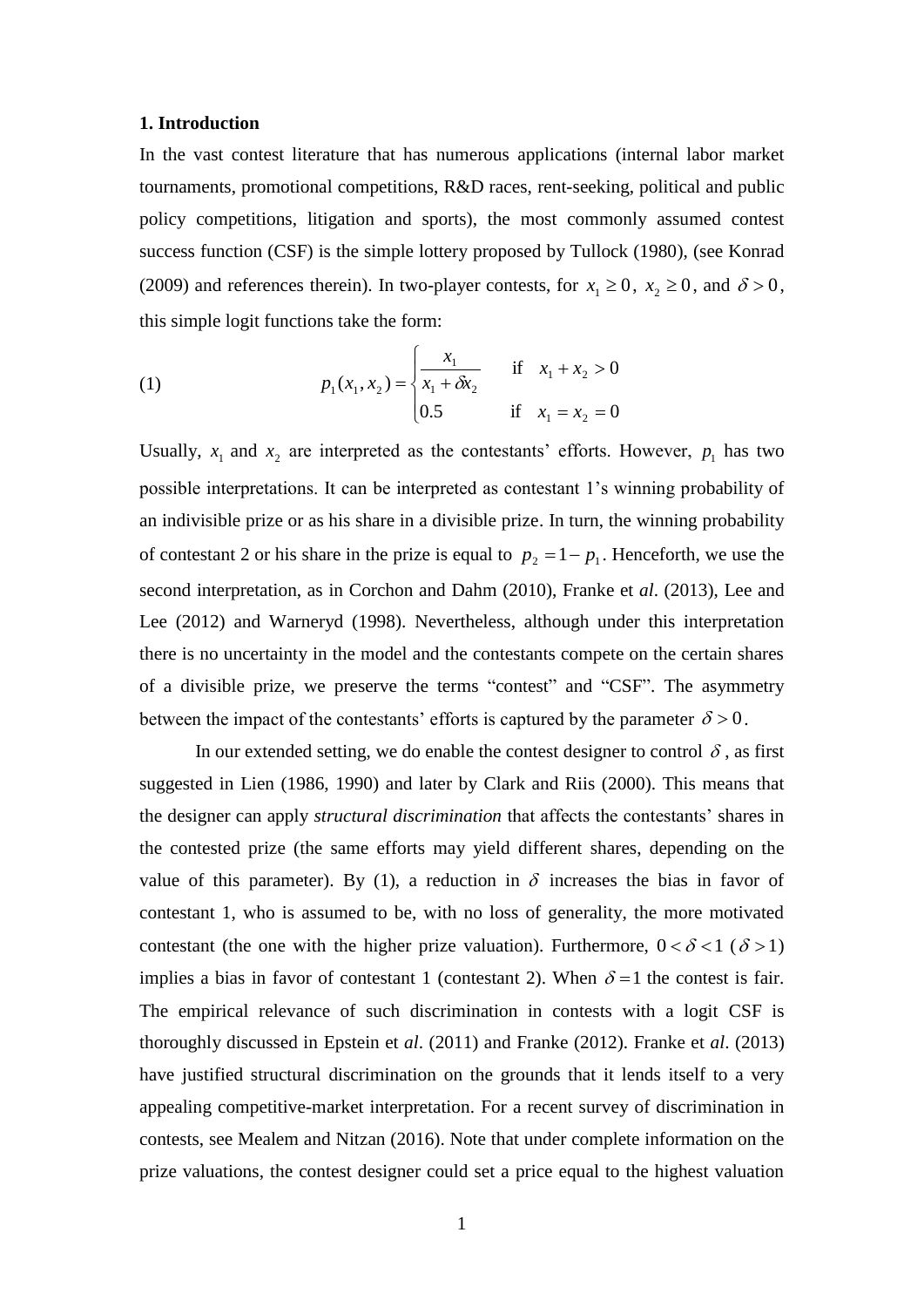and sell the prize to the contestant with that valuation. The analysis of discrimination in contests is therefore meaningful assuming that the designer must allow a viable competition, as apparently implicitly assumed in the literature on optimal design in contests. It turns out that such a competitive setting still allows the designer to extract the maximal possible revenue, namely the highest prize valuation.

In our contest environment, the designer's ability to discriminate is enriched. In addition to structural discrimination, i.e., the control of  $\delta$ , the contest designer can affect the contestants' incentives by directly changing their rewards in case of winning all the contested prize, thereby increasing or decreasing the gap between their prize valuations. Such a policy is usually based on a "give and take" mechanism in case of winning, which is henceforth referred to as *direct discrimination*. This form of discrimination has been introduced and studied in Mealem and Nitzan (2014, 2016), focusing on its comparative application in an all-pay-auction relative to a logit CSF, disregarding the possibility of structural discrimination.

A crucial element in this different type of discrimination is the balancedbudget constraint faced by the contest designer. This constraint, which limits the design of the optimal tax schedule, implies that when one contestant's share of the prize is subjected to a positive tax, the share of the prize won by the other contestant must be subjected to a negative tax, viz., the granting of a subsidy. The tax scheme consists then of two numbers (negative and positive) that are added to the contestants' initial valuations of the divisible prize. These numbers need to satisfy the requirement that the designer's net expenditures are equal to zero in equilibrium. Of course, whether the constraint is satisfied or not depends both on the applied structural and direct discrimination; the former determining the contestants' shares in the prize and the latter the actual modified values of the prize.

Our main result establishes that in a simple lottery contest, dual favoritism that combines structural and direct discrimination is very effective: the maximal efforts can be increased to almost the initially highest prize valuation.<sup>2</sup>

The maximal efforts in our setting are larger than those obtained in Fang (2002), where discrimination is not allowed, and larger than the efforts obtained in Franke et *al*. (2013, 2014) where only structural or head-starts discrimination is

1

<sup>&</sup>lt;sup>2</sup> This is implied by our main result, assuming that the upper bound of the net value of the prize approaches infinity and the lower bound of the net value of the prize approaches zero.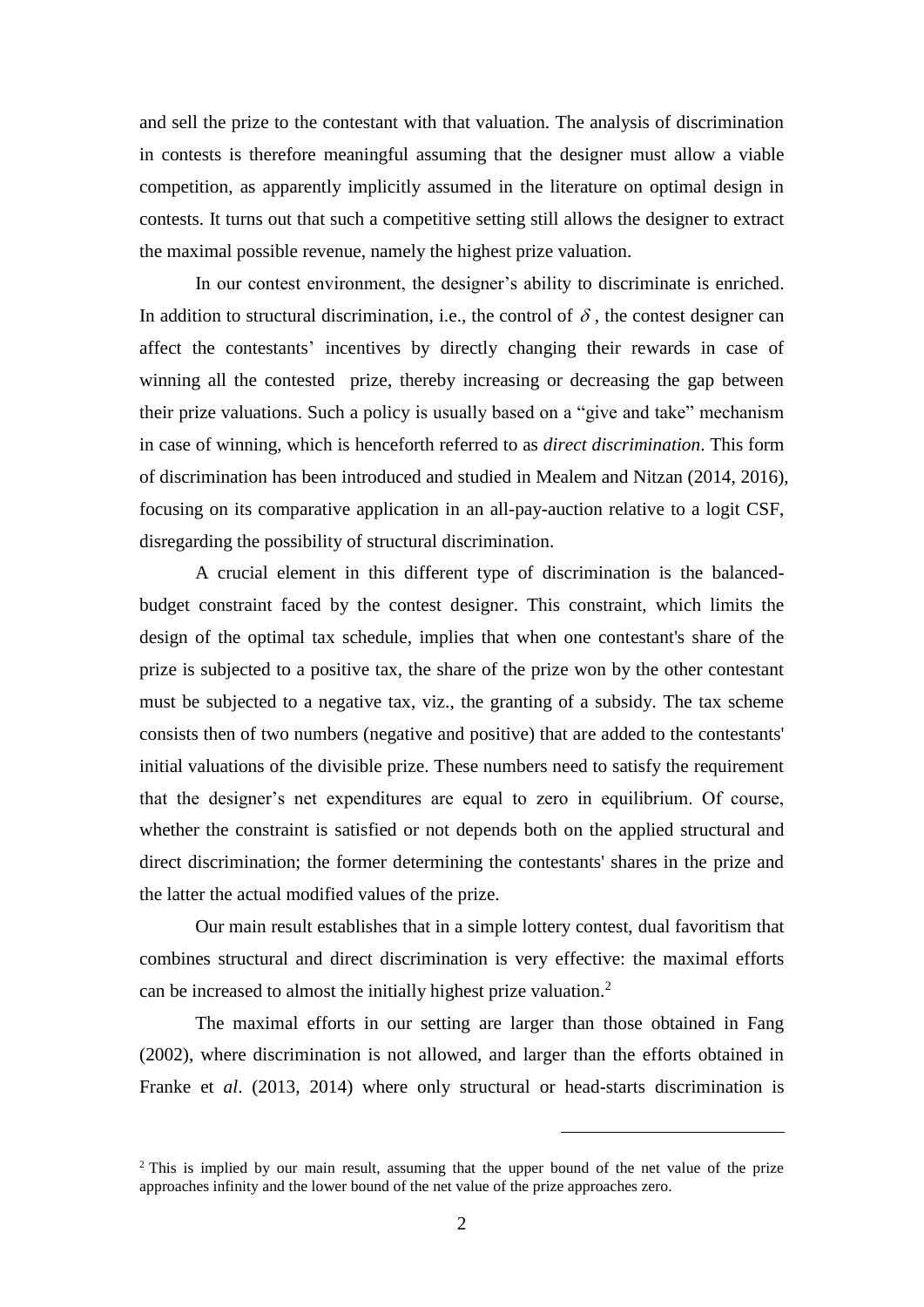allowed. In a simple lottery contest with our dual discrimination, total efforts can be larger than those obtained under any optimal single mode of discrimination and, in particular, discrimination applied in an *N*-player all-pay auction. Whereas using headstarts in addition to structural discrimination is not conductive to generate additional revenue in a simple lottery contest (Franke et *al*. 2016), in our dual discrimination lottery contests, the contest designer has an incentive to apply the optimal direct discrimination in addition to the optimal structural discrimination. As in the case of optimal two-mode favoritism that combines structural discrimination and head starts in an all-pay auction contest (Franke et al. 2016), the maximal possible revenue can be induced in a simple lottery contest by resorting to our alternative two-mode favoritism combining structural and direct discrimination.

Fang (2002) considered the unbiased simple class of *N*-player lottery contests assuming that the discretionary power of the contest designer is restricted to the exclusion of specific players. He showed that the exclusion principle, established in Baye et *al*. (1993) for an all-pay auction framework with complete information, is not valid in an unbiased lottery framework. Franke et *al*. (2013) extend this result to the biased lottery contest showing that it is never optimal for the designer to discourage strong contestants from participating in order to enhance competitive pressure among the remaining weaker contestants. Moreover, they have pointed out the existence of an additional inclusion principle: some weak contestants, who are inactive in the unbiased case of Fang (2002), are encouraged to become active. This implies that in their setting of structural discrimination, the designer will endogenously induce a more leveled playing field in comparison to the unbiased contest setting. This enhances competition and, in turn, increases the contestants' exerted efforts. However, as long as  $N > 2$ , it is not optimal for the designer to completely level the playing ground so some weak contestants may still remain inactive, although at least three will always be active.

Franke et *al*. (2016) have recently shown that an optimally biased all-pay auction contest combining structural discrimination and head-starts always dominates the optimally biased lottery contest resorting to these two modes of favoritism; it yields larger efforts. This is in contrast to the outcome of the comparison between the unbiased versions of these contest models where the (unbiased) all-pay auction can yield less efforts when the exclusion principle applies (it is effort-enhancing to exclude the player with the highest prize valuation from participation, but the two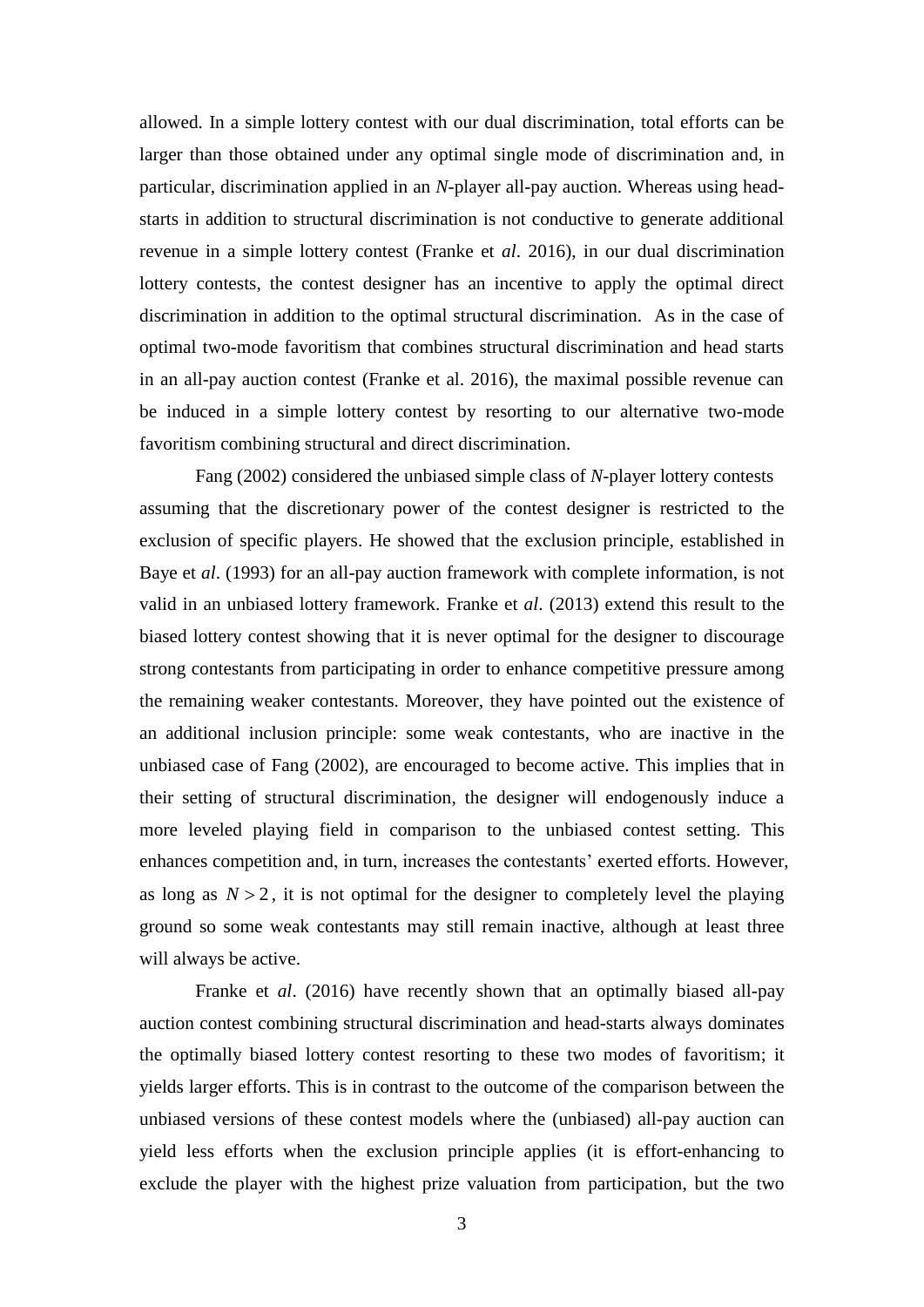active weaker contestants may expend less efforts than all the active players in the lottery contest). Franke et *al*. (2016) also show that when the designer can apply structural discrimination, the exclusion principle of the all-pay auction becomes obsolete. The designer will always bias the all-pay auction such that the two strongest players are active and, moreover, compete on equal terms (the strongest player is not excluded, but his effectiveness is sufficiently weakened). All other players choose to be inactive. Applying a less extreme discrimination in the lottery contest induces more contestants (at least three) to participate. But the effect of increased competitiveness due to a higher number of active contestants cannot offset the effect of reduced competitiveness due to a less extreme discrimination and, consequently, the optimally biased all-pay auction yields larger efforts than the optimally biased simple lottery.

Finally note that in a simple lottery contest with our dual discrimination, even when  $N > 2$ , the maximal efforts can be increased to almost the initially highest prize valuation, where only two contestants are active in equilibrium; one of them must be the contestant with the highest prize valuation, but the second active player can be any of the other contestants. This result differs from the result obtained in Franke et *al*. (2013, Theorem 4.6), where at least three contestants are active in the equilibrium of the simple *N*-player contest with just structural discrimination. Furthermore, the exclusion principle of Baye et *al*. (1993) is not necessarily valid in our extended contest because the strongest player can be induced to be always active.

Interestingly, in the extreme case of our setting (see footnote 1), the individual with the lower prize valuation is offered the illusion of competing on a very large prize, albeit only a very small share of it can be won. The value of his prize is nevertheless positive and in fact, almost equal to the initial prize valuation of his rival, the individual with the higher prize valuation. The existence of effective incentives that induce participation in the contest together with the existence of an extreme illusion that results in efforts incurred by the individual with the lower prize valuation is a distinctive interesting feature of our contest. This feature is manifested in the examples presented in the next section.

This paper is organized as follows. After discussing the examples in Section 2, the main results are presented in Section 3. Section 4 is devoted to the extension to the *N*-player game. We conclude the paper in Section 5.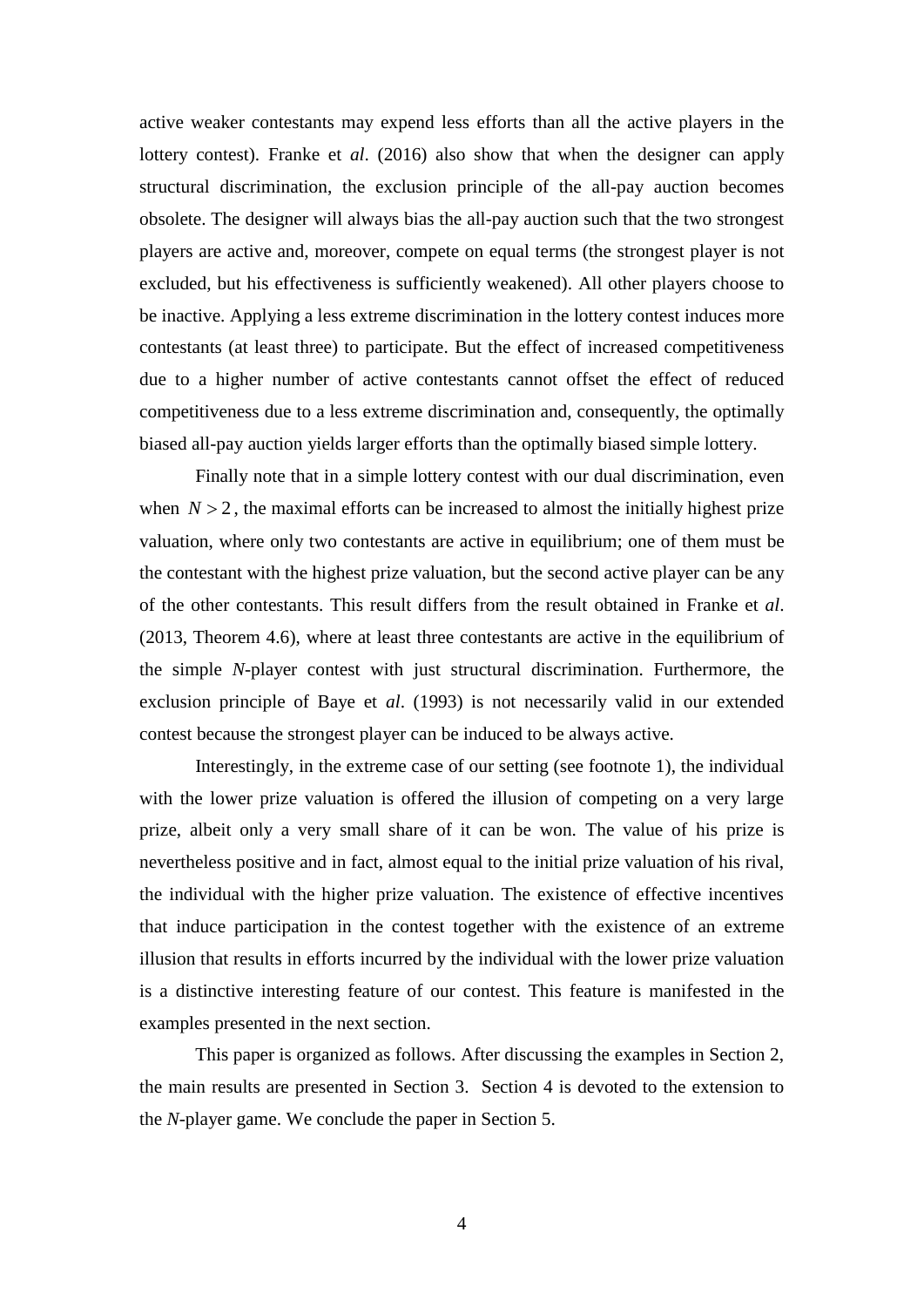#### **2. Illustration of direct discrimination**

Our model of dual discrimination in a simple lottery contest is of particular relevance in certain applications. To illustrate the plausibility of direct discrimination with a balanced-budget constraint in contests, we present two applications. In the first one, the contest designer typically engages in a certain activity (some well- defined task or project) restricted to a certain budget. Although the budget is earmarked only for this activity, it can be used to manipulate and affect the incentives of the contestants (the contractors) who compete for the outsourced project. But a designer who engages in such manipulations and in particular, in discrimination, must satisfy the contest balanced-budget constraint that we assume in order to ensure the overall budget constraint is satisfied:

1. *Municipal projects*. A municipal authority is conducting a tender for a divisible project such as urban development including development of a sewage system, roads, sidewalks and gardening. Two companies compete for a share in the project. The municipal authority is restricted to a budget allocated, for example, by the federal government. Although the budget is allocated only to urban development, it can be used to influence the incentives of the competing contestants by applying the two possible modes of discrimination. In order to satisfy the overall budget constraint, a designer who resorts to structural and direct discrimination must also satisfy the assumed balanced budget constraint.

The next application describes a situation where the balanced-budget constraint is due to a different reason. The constraint is no longer related to a fixed budget which is at the disposal of the designer for the purpose of carrying out a particular project. It is due to the fact that the two competing contestants are (at least partly) controlled by a parent company. The parent company may not prevent competition between its two subsidiaries by custom or by the law. However, despite the existing competition, the parent company still has the ability to enforce some overall financial discipline as well as the power to ensure that the designer's strength in manipulating the companies is limited. The control of the parent company on its two subsidiaries and its power in dealing with the designer, given the conflict of interests among them, explains its success in enforcing the balanced-budget constraint:

2. *Portfolio distribution between two investment houses*. In the capital market, the commission rate charged by an investment house is usually inversely related to the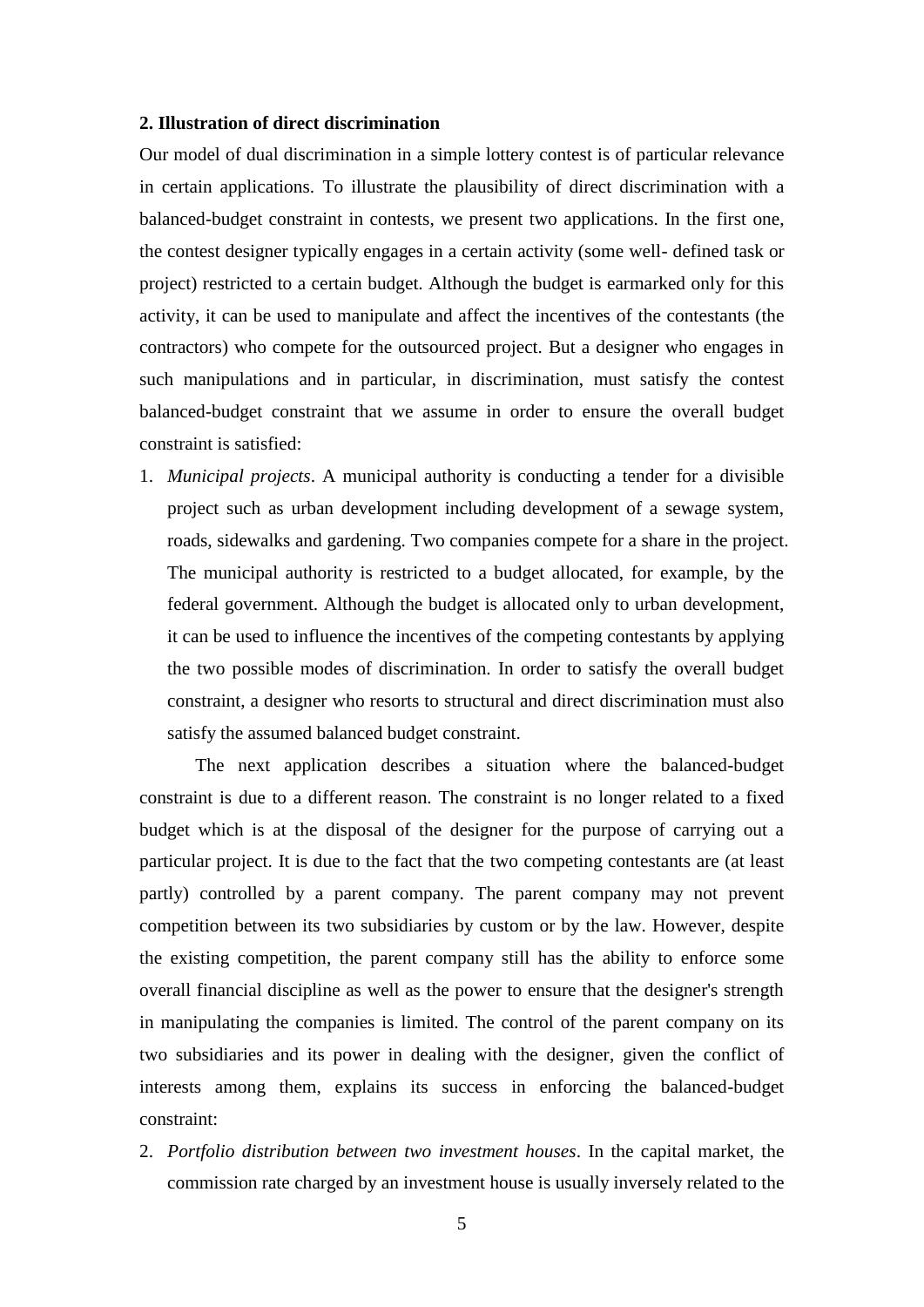size of the customer's investment. Suppose that the average commission rate in the industry is  $z$  and that a large client (e.g., a pension fund of some large employer) is interested in distributing its portfolio between two investment houses that are subsidiaries of some parent company. Despite the affinity among the two investment houses, they compete in the market.<sup>3</sup> The first investment house has an established reputation while the second smaller house is relatively less known. Given the importance of the large customer, the preservation of the reputation of the first investment house (contestant 1) implies that it assigns a higher value to the investment of the large customer (the employer's pension fund). Often, such a pension fund prefers to invest a large share of its portfolio in the reputable and usually larger investment house and this enables obtaining a commission rate lower than z. This implies that the pension fund actually "taxes" the larger and more reputable investment house relative to  $z$ . On the other hand, the investment house with the lower reputation usually receives the smaller share of the portfolio. However, the commission rate they charge are higher than *z* . The balancedbudget constraint is satisfied because of the market forces; The pension fund is interested in reducing the commission rate, and the parent company of the two investment houses is interested in increasing the commission rate.

## **3. The setting**

In our contest there are two risk-neutral contestants,  $4$  the high and low benefit contestants, 1 and 2. With no loss of generality, the initial prize valuations of the contestants,  $n_1$  and  $n_2$ , satisfy the inequality  $n_1 \ge n_2$  or  $k = \frac{n_1}{n_1}$ 2  $k = \frac{n_1}{n_2} \geq 1$ *n*  $=\frac{n_1}{n_2}\geq 1$  and that the contest designer is assumed to have full knowledge of the contestants' prize valuations. In two-player contests, for  $x_1 \ge 0$ ,  $x_2 \ge 0$  and  $\delta > 0$ , the simple logit functions take the form:

**.** 

<sup>&</sup>lt;sup>3</sup> Two such competing investment houses, Psagot and Ofek, were subsidiaries of the leading Bank in Israel, Bank Leumi. Another example of two such companies is Gadish and Tagmulim, that were two subsidiaries of another major Israeli bank, Bank Hapoalim. 4The case of multiple contestants is dealt with later on.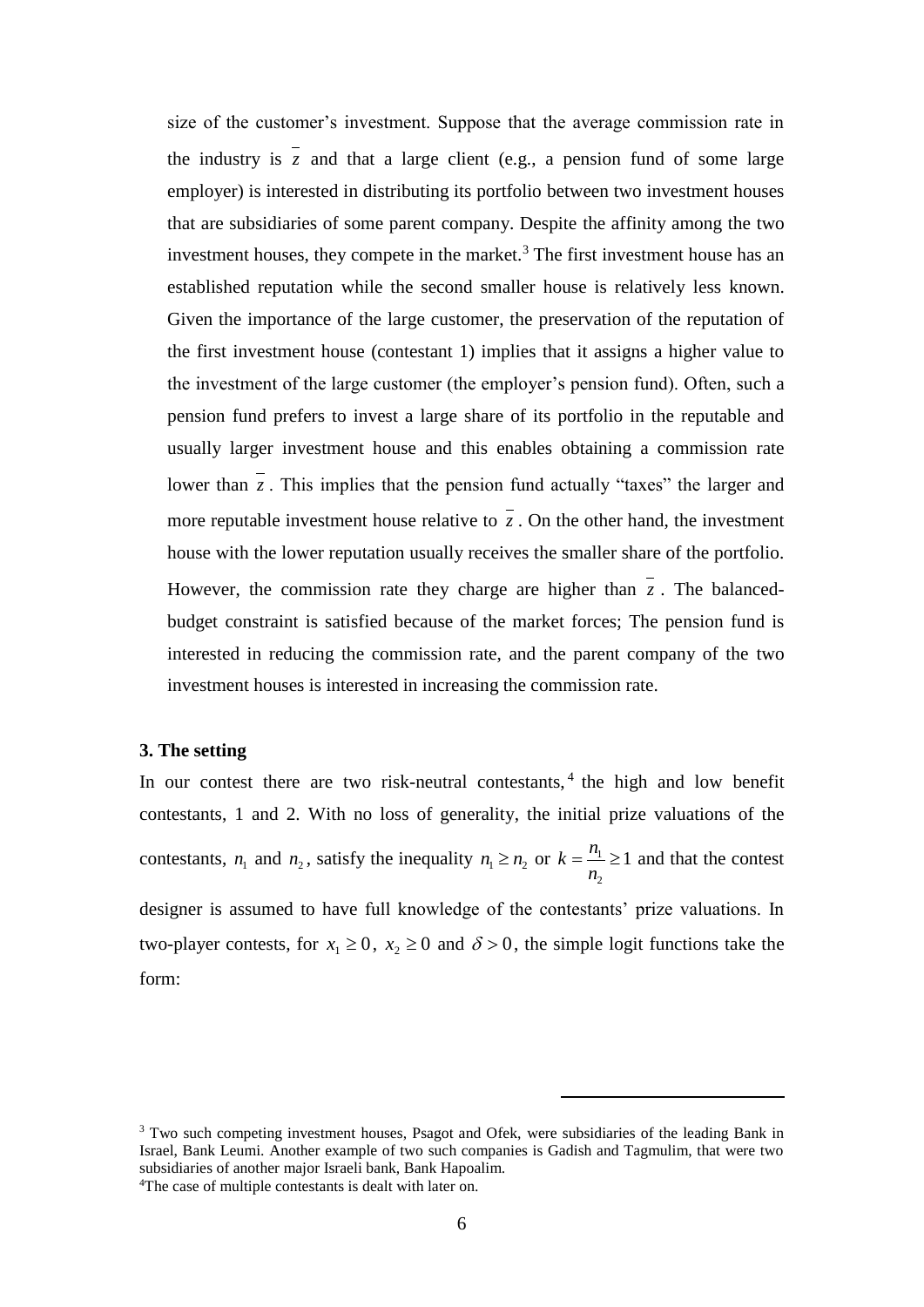(1) 
$$
p_1(x_1, x_2) = \begin{cases} \frac{x_1}{x_1 + \delta x_2} & \text{if } x_1 + x_2 > 0 \\ 0.5 & \text{if } x_1 = x_2 = 0 \end{cases}
$$

and therefore  $p_2 = 1 - p_1$ .

Direct discrimination via differential taxation of the contested prize that affects the contestants' actual prize valuations,  $n_1$  and  $n_2$ , is a pair of (positive or negative) amounts,  $\varepsilon_1$  and  $\varepsilon_2$  that changes the prize valuations to  $(n_1 + \varepsilon_1)$  and  $(n_2 + \varepsilon_2)$  where  $0 < \underline{n} \le n_i + \varepsilon_i \le n < \infty$ . The lower and upper bounds of the contestants' actual net prize are the parameters  $n$  and  $n$ . We also assume that the contest designer faces a balanced-budget constraint, that is,  $\varepsilon_1$  and  $\varepsilon_2$  must also satisfy the requirement that:

$$
(2) \t\t\t p_1\varepsilon_1 + p_2\varepsilon_2 = 0.
$$

Given the contestants' fixed prize valuations and the CSF, the function that specifies the contestants' shares given their efforts,  $p_i(x_1, x_2)$ , the net payoff (surplus) of contestant *i* is:

(3) 
$$
E(u_i) = p_i(x_1, x_2)(n_i + \varepsilon_i) - x_i \quad (i = 1, 2).
$$

In the optimal contest design setting, the objective function of the contest designer is:

$$
(4) \tG = x_1 + x_2.
$$

The designer selects  $\delta$ ,  $\varepsilon_1$  and  $\varepsilon_2$ . In this case, the two contestants maximize their net payoffs:

(5) 
$$
E(u_1) = \frac{x_1}{x_1 + \delta x_2} (n_1 + \varepsilon_1) - x_1
$$
 and  $E(u_2) = \frac{\delta x_2}{x_1 + \delta x_2} (n_2 + \varepsilon_2) - x_2$ .

If the designer selects  $(\varepsilon_1, \varepsilon_2) = (0, 0)$ , then the optimal  $\delta$  is 2 1 *n*  $\delta = \frac{n_1}{n_1}$ , and the corresponding efforts are equal to  $G = 0.25(n_1 + n_2)$ , see Epstein et al. (2013). Therefore, in the following, we assume  $(\varepsilon_1, \varepsilon_2) \neq (0,0)$  and from (2) we get that  $\varepsilon_1 \varepsilon_2 < 0$ . Let

(6) 
$$
d = \frac{\left(\frac{n_1 + \varepsilon_1}{n_2 + \varepsilon_2}\right)}{\delta}.
$$

By the first order conditions (maximization of (5)),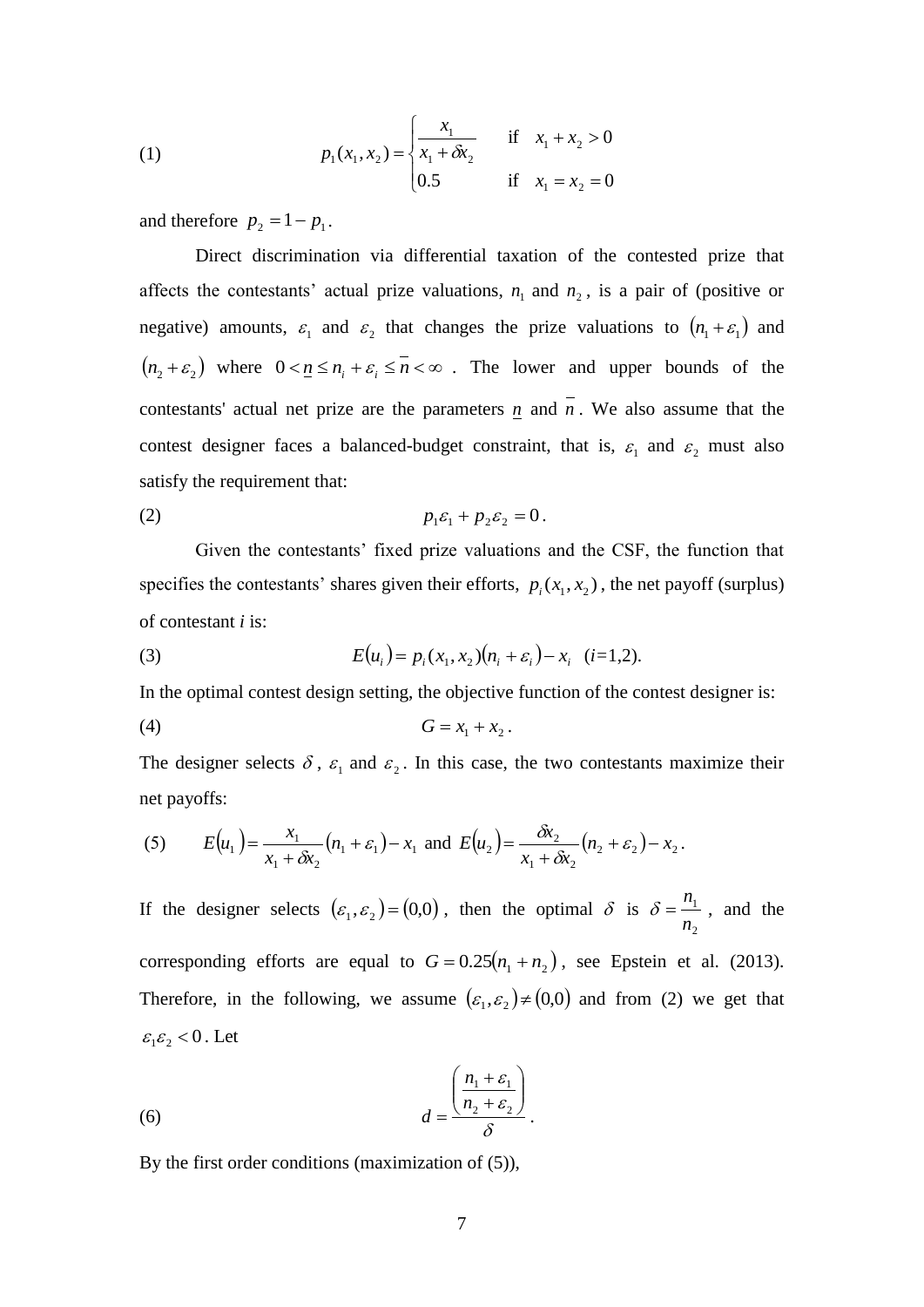(7) 
$$
x_1^* = \frac{d(n_1 + \varepsilon_1)}{(d+1)^2}
$$
 and  $x_2^* = \frac{d(n_2 + \varepsilon_2)}{(d+1)^2}$ 

and, therefore,

(8) 
$$
G = x_1^* + x_2^* = \frac{d(n_1 + \varepsilon_1 + n_2 + \varepsilon_2)}{(d+1)^2}
$$

(9) 
$$
p_1 = \frac{d}{d+1}
$$
 and  $p_2 = \frac{1}{d+1}$ 

and the balanced-budget constraint (2) takes the form

(10) 
$$
p_1 \varepsilon_1 + p_2 \varepsilon_2 = \frac{d}{d+1} \varepsilon_1 + \frac{1}{d+1} \varepsilon_2 = 0
$$

or

$$
(11) \t\t d\varepsilon_1 + \varepsilon_2 = 0
$$

By the balanced-budget constraint (11), 1 2  $\mathcal E$  $d = -\frac{\varepsilon_2}{2}$ . Substituting 1 2 ε  $d = -\frac{\varepsilon_2}{\varepsilon_2}$  in (7) we get

that  $G = x_1^* + x_2^* = -\frac{\varepsilon_1 \varepsilon_2 (n_1 + \varepsilon_1 + n_2 + \varepsilon_2)}{(\varepsilon_1 + n_2 + \varepsilon_2)}$  $(\varepsilon_1-\varepsilon_2)^2$  $1 - \mathbf{c}_2$  $\frac{1}{2} = -\frac{\epsilon_1 \epsilon_2 (n_1 + \epsilon_1 + n_2 + \epsilon_2)}{(n_1 + n_2 + \epsilon_2)}$ \*  $1 + \lambda_2 = \epsilon_1 - \epsilon_2$  $\mathcal{E}_1 \mathcal{E}_2 \setminus \mathcal{U}_1 + \mathcal{E}_2 + \mathcal{U}_2 + \mathcal{E}_3$  $\overline{a}$  $G = x_1^* + x_2^* = -\frac{\varepsilon_1 \varepsilon_2 (n_1 + \varepsilon_1 + n_2 + \varepsilon_2)}{(n_1 + \varepsilon_2 + n_2)}$ . By (6) and 1 2 ε  $d = -\frac{\varepsilon_2}{\varepsilon_2}$ , we get that in

equilibrium,

(12) 
$$
\delta = -\left(\frac{n_1 + \varepsilon_1}{n_2 + \varepsilon_2}\right)\frac{\varepsilon_1}{\varepsilon_2}
$$

and the positive net payoffs are:

(13) 
$$
u_1^* = \frac{(n_1 + \varepsilon_1)d^2}{(d+1)^2} \text{ and } u_2^* = \frac{(n_2 + \varepsilon_2)}{(d+1)^2}.
$$

Therefore, the designer objective function is:

(14) 
$$
G(\varepsilon_1,\varepsilon_2) = -\frac{\varepsilon_1 \varepsilon_2 (n_1 + \varepsilon_1 + n_2 + \varepsilon_2)}{(\varepsilon_1 - \varepsilon_2)^2}
$$

and his optimal strategy  $(\varepsilon_1^*, \varepsilon_2^*)$ 2 \*  $\left[ \varepsilon _{1}^{*},\varepsilon _{2}^{*}\right)$  solves:

(15) 
$$
\qquad \qquad \max_{(\varepsilon_1,\varepsilon_2)\in C} G(\varepsilon_1,\varepsilon_2)
$$

where

(16) 
$$
C = \left\{ (\varepsilon_1, \varepsilon_2) : \underline{n} \le n_1 + \varepsilon_1 \le \overline{n}, \underline{n} \le n_2 + \varepsilon_2 \le \overline{n}, \varepsilon_1 \varepsilon_2 < 0 \right\}
$$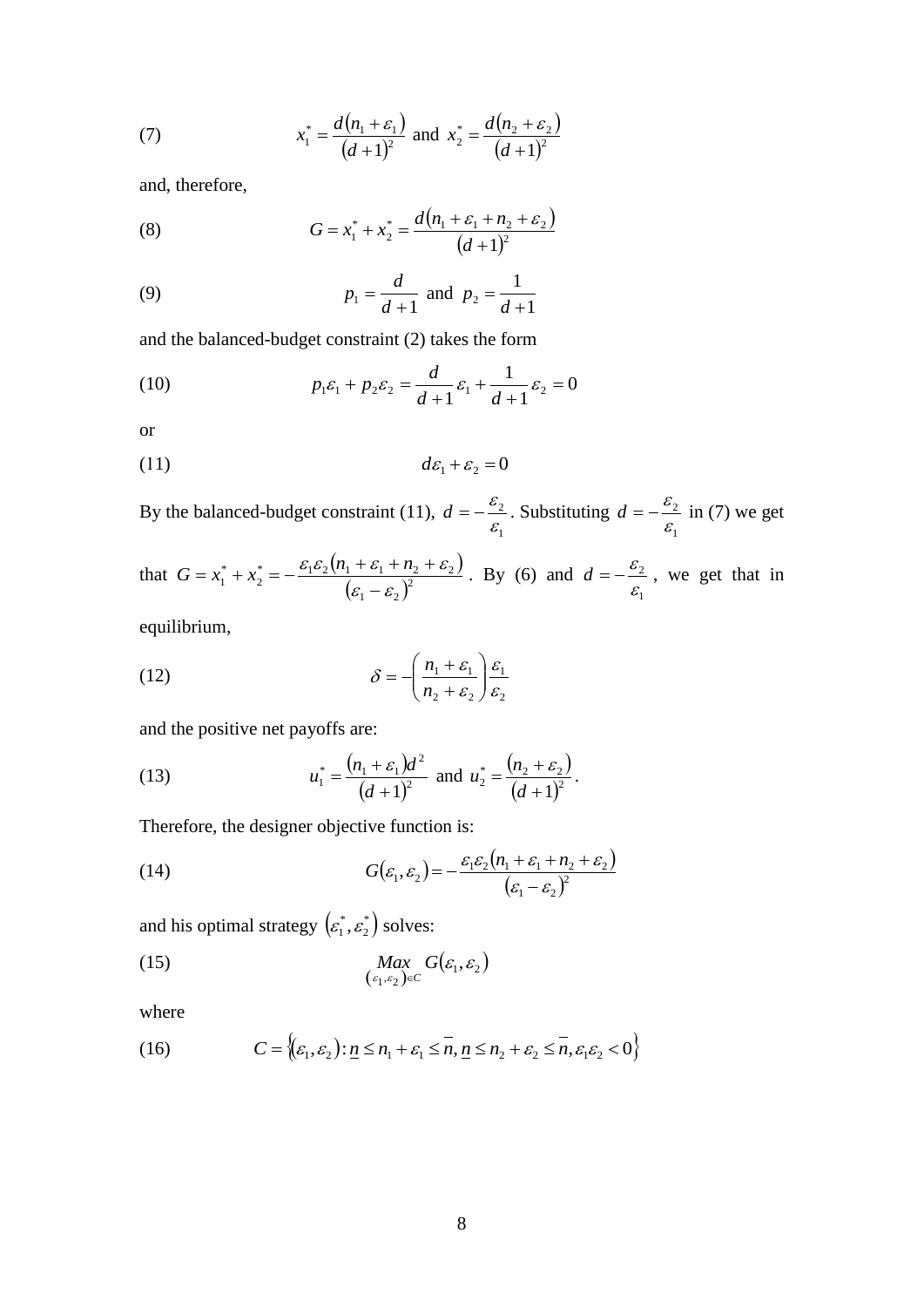## **Proposition 1**

Assume that  $n_1 > n_2$ ,  $n \geq 0$  is sufficiently close to zero, and *n* is sufficiently large. *Then,*

$$
G(\varepsilon_1^*, \varepsilon_2^*) = G(n - n_1, n - n_2) = \frac{(\overline{n} + \underline{n})(n_1 - \underline{n})(\overline{n} - n_2)}{(\overline{n} - \underline{n} + n_1 - n_2)^2},
$$
  

$$
x_1^* = \frac{\underline{n}(n_1 - \underline{n})(\overline{n} - n_2)}{(\overline{n} - \underline{n} + n_1 - n_2)^2}, \quad x_2^* = \frac{\overline{n}(n_1 - \underline{n})(\overline{n} - n_2)}{(\overline{n} - \underline{n} + n_1 - n_2)^2},
$$
  

$$
u_1^* = \frac{\underline{n}(\overline{n} - n_2)^2}{(\overline{n} - \underline{n} + n_1 - n_2)^2}, \quad u_2^* = \frac{\overline{n}(n_1 - n_1)^2}{(\overline{n} - \underline{n} + n_1 - n_2)^2}.
$$

To prove the above, let

(17) 
$$
C_1 = \left\{ (\varepsilon_1, \varepsilon_2) : \underline{n} \le n_1 + \varepsilon_1 \le \overline{n}, \underline{n} \le n_2 + \varepsilon_2 \le \overline{n}, \varepsilon_1 < 0 < \varepsilon_2 \right\}
$$

and

(18) 
$$
C_2 = \Big\{ \varepsilon_1, \varepsilon_2 \Big\} : \underline{n} \le n_1 + \varepsilon_1 \le \overline{n}, \underline{n} \le n_2 + \varepsilon_2 \le \overline{n}, \varepsilon_2 < 0 < \varepsilon_1 \Big\}.
$$

Note that  $C = C_1 \cup C_2$ .

# **Lemma 1**

Assume that  $n_1 > n_2$ ,  $n \geq 0$  is sufficiently close to zero, and *n* is sufficiently large. *Then,*

(a) arg 
$$
\underset{(\epsilon_1,\epsilon_2)\in C_1}{Max} G(\epsilon_1,\epsilon_2) = \left\{ \underline{n} - n_1, \overline{n} - n_2 \right\}
$$

(b)

$$
\arg\max_{\{\varepsilon_1,\varepsilon_2\}\in C_2} G(\varepsilon_1,\varepsilon_2) = \begin{cases} = \left\{ \left( \frac{n}{n} - n_1, \frac{n}{2} - n_2 \right) \right\} & \text{if } n_1 \leq 2n_2 - 3n \\ = \left\{ \left( \frac{n}{n} - n_1, \frac{n}{2} - n_2 \right) \left( \frac{(n_1 + n)(n_2 - n)}{n_1 - 2n_2 + 3n}, \frac{n}{2} - n_2 \right) \right\} & \text{if } n_1 > 2n_2 - 3n \end{cases}
$$

## **Proof of Lemma 1**

We first show (a). Notice that

(19)  
\n
$$
\frac{\partial G}{\partial \varepsilon_1} = \frac{\varepsilon_2 \{\varepsilon_1 (n + 3\varepsilon_2) + \varepsilon_2 (n + \varepsilon_2)\}}{(\varepsilon_1 - \varepsilon_2)^3}
$$
\n
$$
\frac{\partial G}{\partial \varepsilon_2} = \frac{\varepsilon_1 \{\varepsilon_2 (n + 3\varepsilon_1) + \varepsilon_1 (n + \varepsilon_1)\}}{(\varepsilon_2 - \varepsilon_1)^3}
$$

where  $n = n_1 + n_2$ . Thus for  $\varepsilon_1 < 0 < \varepsilon_2$ ,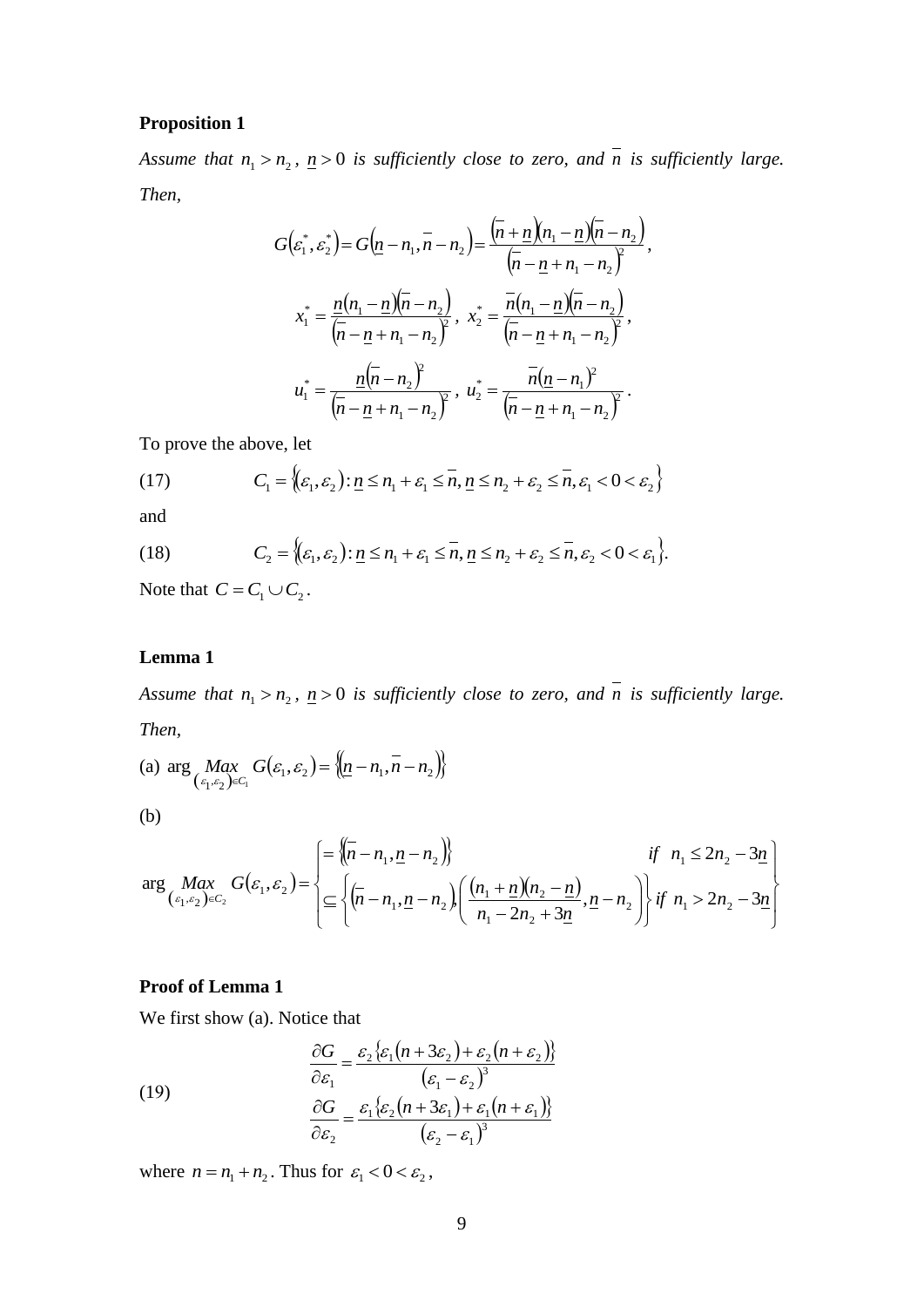(20)  
\n
$$
\frac{\partial G}{\partial \varepsilon_1} < 0 \iff \varepsilon_1(n+3\varepsilon_2) > -\varepsilon_2(n+\varepsilon_2)
$$
\n
$$
\frac{\partial G}{\partial \varepsilon_2} > 0 \iff \varepsilon_2(n+3\varepsilon_1) < -\varepsilon_1(n+\varepsilon_1)
$$

Therefore, for  $\varepsilon_2 > 0$ ,

(21) 
$$
\arg\max_{\varepsilon_1\leq 0} G(\varepsilon_1,\varepsilon_2) = \max\left\{ \left( \frac{n}{2} - n_1, -\frac{\varepsilon_2(n+\varepsilon_2)}{n+3\varepsilon_2} \right) \right\}
$$

and for  $\varepsilon_1 < 0$ ,

(22) 
$$
\arg\max_{\varepsilon_2\geq 0} G(\varepsilon_1,\varepsilon_2) = \begin{cases} \min\left\{ \left( \frac{-}{n} - n_2, -\frac{\varepsilon_1(n+\varepsilon_1)}{n+3\varepsilon_1} \right) \right\} & \text{if } n+3\varepsilon_1 > 0\\ \frac{-}{n} - n_2 & \text{if } n+3\varepsilon_1 \leq 0 \end{cases}
$$

Let  $(\varepsilon_1, \varepsilon_2)$  $Max_{(\varepsilon_1,\varepsilon_2)\in C_1}G(\varepsilon_1,\varepsilon_2)$  $i^{3}$  $(a_1, \varepsilon_2) \in \arg Max \quad G(\varepsilon_1,$ 1  $\varepsilon_1, \varepsilon_2 \in \arg$  Max  $G(\varepsilon_1, \varepsilon_2)$  $\epsilon \in \arg\max_{\{\varepsilon_1,\varepsilon_2\}\in C_1} G(\varepsilon_1,\varepsilon_2).$  Then

(23) 
$$
\overline{\varepsilon}_1 = \max \left\{ \underline{n} - n_1, -\frac{\overline{\varepsilon}_2 (n + \overline{\varepsilon}_2)}{n + 3 \overline{\varepsilon}_2} \right\} = \underline{n} - n_1
$$

because if  $\varepsilon_2 = n - n_2$ , then

(24) 
$$
\left(\underline{n} - n_1\right) - \left\{-\frac{\overline{\varepsilon}_2\left(n + \overline{\varepsilon}_2\right)}{n + 3\overline{\varepsilon}_2}\right\} = \frac{\left(\overline{n} - n_2\right)\left(n + n_1\right)}{3\overline{n} - 2n_2 + n_1} + \underline{n} - n_1 > 0
$$

when  $n$  is sufficiently large and if  $(n+\varepsilon_1)$ 1  $2=-\frac{\mathcal{E}_1(n+\mathcal{E}_1)}{n+3\mathcal{E}_1}$  $\overline{\varepsilon}_2 = -\frac{\varepsilon_1 (n+\varepsilon)}{n+3\varepsilon_1}$  $=-\frac{\varepsilon_1(n+1)}{2}$ *n*  $\frac{n+\varepsilon_1}{n}$  and  $(n+\varepsilon_2)$ 2  $\epsilon_1 = -\frac{\varepsilon_2(n+\varepsilon_2)}{n+3\varepsilon_2}$  $\overline{\varepsilon}_1 = -\frac{\varepsilon_2 (n+\varepsilon)}{n+3\varepsilon_2}$  $=-\frac{\varepsilon_2(n+1)}{2}$ *n*  $\frac{n+\varepsilon_2}{\sigma}$ , then  $(\varepsilon_1, \varepsilon_2) = (0,0)$  or  $(-0.5n, -0.5n)$  . Therefore  $(\varepsilon_1, \varepsilon_2) = (\underline{n} - n_1, n - n_2)$  or  $(n+\varepsilon_1)$  $\overline{\phantom{a}}$ J  $\backslash$  $\overline{\phantom{a}}$  $\setminus$ ſ  $\overline{+}$  $-n_1, -\frac{\varepsilon_1(n+1)}{2}$ 1  $1 \left( n + \varepsilon \right)$  $\frac{1}{n+3}$  $-\frac{\epsilon_1(n+\epsilon)}{n+3\epsilon}$  $\varepsilon_1 n + \varepsilon$ *n*  $n - n_1 - \frac{\varepsilon_1 (n + \varepsilon_1)}{n}$ . However, because (25)  $n + 3\overline{2}i_1 = n_2 - 2n_1 + 3n_2 < 0$ 

when  $\underline{n}$  is sufficiently close to zero, we must have  $(\varepsilon_1, \varepsilon_2) = (\underline{n} - n_1, n - n_2)$ .

We next show (b). Let  $(\varepsilon_1, \varepsilon_2)$  $\mathop{Max}\limits_{\left(\varepsilon_{1},\varepsilon_{2}\right)\in C_{2}}G(\varepsilon_{1},\varepsilon_{2})$  $i_1$ , $\varepsilon_2$  $\mathcal{L}_1, \mathcal{E}_2$  =  $\arg$  , Max  $G(\mathcal{E}_1,$ 2  $\varepsilon_1$ ,  $\varepsilon_2$  i e arg *Max* Gi $\varepsilon_1$ ,  $\varepsilon$  $\in \arg \max_{(\varepsilon_1,\varepsilon_2)\in C_2} G(\varepsilon_1,\varepsilon_2)$ . By a similar argument,

$$
\left(\overline{\varepsilon_1}, \overline{\varepsilon_2}\right) = \left(\overline{n} - n_1, \underline{n} - n_2\right) \text{ or } \left(-\frac{\overline{\varepsilon_2}\left(n + \overline{\varepsilon_2}\right)}{n + 3\overline{\varepsilon_2}}, \underline{n} - n_2\right), \text{ but the latter solution is also}
$$

possible if  $n + 3\varepsilon_2 = n_1 - 2n_2 + 3n_2 > 0$ . **Q.E.D**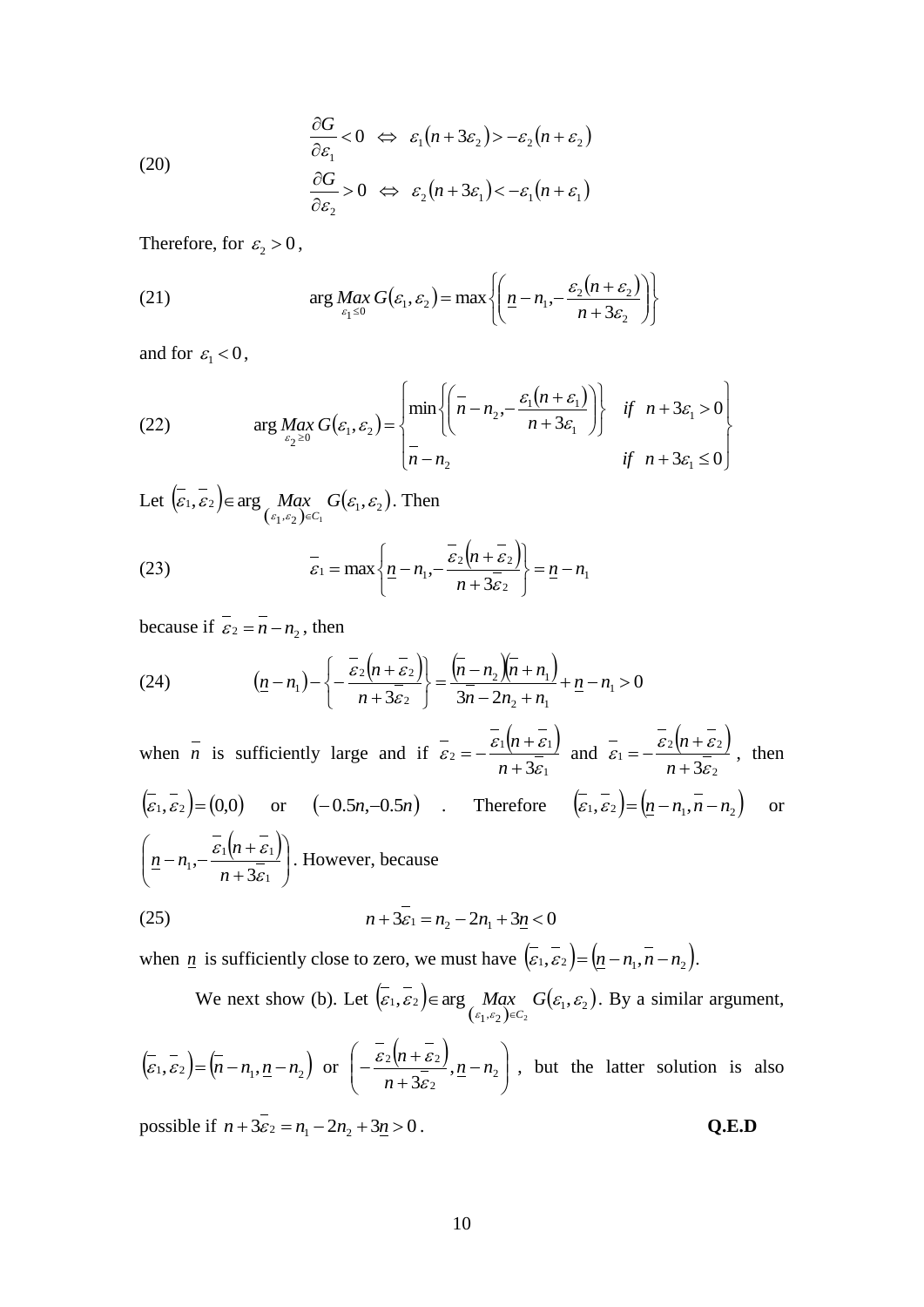#### **Proof of Proposition 1**

Since  $n_1 > n_2$ , we have

$$
(26) \qquad G\left(\underline{n}-n_1,\overline{n}-n_2\right)-G\left(\overline{n}-n_1,\underline{n}-n_2\right)=\frac{\left(n_1-n_2\right)\left(\overline{n}^2-\underline{n}^2\right)\left(\overline{n}+\underline{n}-n_1-n_2\right)^2}{\left(\overline{n}-\underline{n}+n_1-n_2\right)^2\left(\overline{n}-\underline{n}-n_1+n_2\right)^2}>0
$$

If  $n_1 > 2n_2 - 3n$ , then we can verify that

(27)  
\n
$$
\lim_{n\to\infty} G(n - n_1, n - n_2) - G\left(\frac{(n_1 + n)(n_2 - n)}{n_1 - 2n_2 + 3n}, n - n_2\right)
$$
\n
$$
= \frac{n(2n_1 + 4n_2) - 9n^2 + n_1(3n_1 - 4n_2)}{8n_1 + 4n_1 - 4n_2} > \frac{-n(7n_1 - 4n_2) - 9n^2 + 2n_1n_2}{8n_1 + 4n_1 - 4n_2} > 0
$$

when <u>n</u> is sufficiently small. Therefore, we must have  $G(e_1^*, e_2^*) = G(n - n_1, n - n_2)$ 2  $G\left(\varepsilon_1^*, \varepsilon_2^*\right) = G\left(\underline{n} - n_1, \overline{n} - n_2\right)$ when  $n_i$  is sufficiently small and  $n_i$  is sufficiently large. **Q.E.D** 

In the next proposition, we obtain a sufficient condition for the values of  $n$  and  $n$ . This condition is stated in terms of a new parameter *r* that relates the upper and lower bounds to the contestants' prize valuations in a simple specific way. The parameter *r*  which characterizes the environment of the designer enables a more practical restatement of Proposition 1 by explicitly limiting the requirements that the upper bound is sufficiently large and the lower bound is sufficiently close to zero..

#### **Proposition 2**

*Assume that*  $n_1 > n_2$ ,  $n = n_1 r$ , *r*  $n = \frac{n_2}{n_1}$ , and  $r > 4.5$ . Then,

$$
G\left(\varepsilon_1^*, \varepsilon_2^*\right) = G\left(\underline{n} - n_1, \overline{n} - n_2\right) = \frac{n_2 + n_1 r^2}{\left(1 + r\right)^2},
$$
  

$$
x_1^* = \frac{n_2}{\left(1 + r\right)^2}, \quad x_2^* = \frac{n_1 r^2}{\left(1 + r\right)^2},
$$
  

$$
u_1^* = \frac{n_2 r}{\left(1 + r\right)^2}, \quad u_2^* = \frac{n_1 r}{\left(1 + r\right)^2}.
$$

## **Proof of Proposition 2**

We show that  $r > 4.5$  suffices the assumption that  $n > 0$  is sufficiently close to zero and *n* is sufficiently large.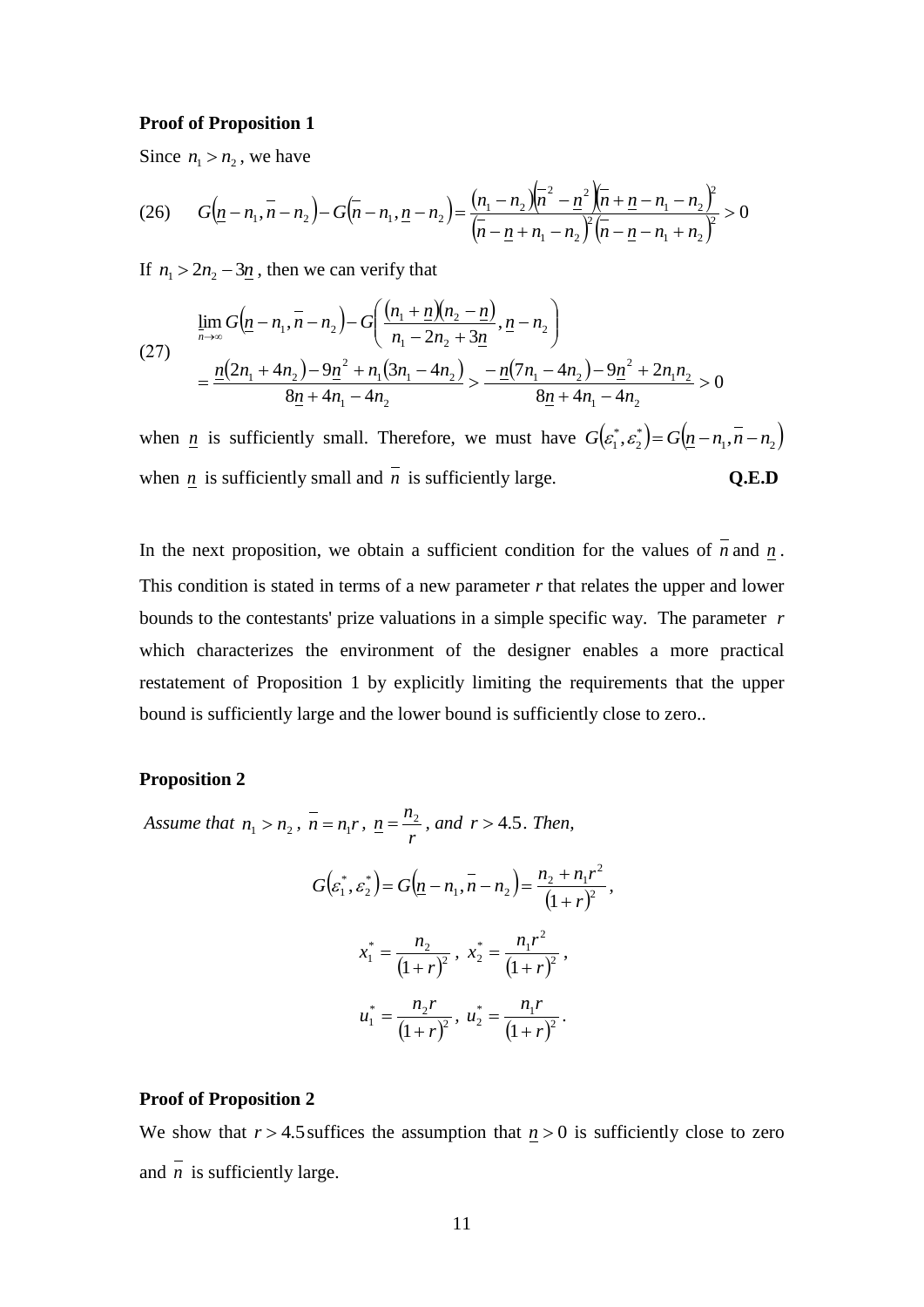We first consider the proof of Lemma 1, where (24) and (25) use this assumption. The left-hand side of (24) is reduced to

$$
(\underline{n} - n_1) - \left\{ -\frac{\overline{\varepsilon}_2 (n + \overline{\varepsilon}_2)}{n + 3\overline{\varepsilon}_2} \right\} = \frac{(n_1 r - n_2)(n_1 r^2 - 2n_1 r - n_1 + 2n_2)}{r[(3r + 1)n_1 - 2n_2]}
$$

which is positive if  $r > 4.5$ . The left-hand side of (25) is reduced to

$$
n + 3\overline{\varepsilon}_1 = (r + 3)\frac{n_2}{r} - 2n_1
$$

which is negative if  $r > 4.5$ .

We next consider the proof of Proposition 1. It is enough to show that if  $(2r-3)$ *r*  $n_1 > 2n_2 - 3n = (2r - 3)\frac{n_2}{n}$  and  $r > 4.5$  then

$$
G(n - n_1, n - n_2) - G\left(\frac{(n_1 + n)(n_2 - n)}{n_1 - 2n_2 + 3n}, n - n_2\right) > 0.
$$

The left-hand side is reduced to

$$
\frac{(r-1)}{4r(r+1)^2[r(n_1-n_2)+2n_2]} \cdot f(r)
$$

where

$$
f(r) = r3n1(3n1 - 4n2) + r2n1(n1 + 2n2) + rn2(2n1 - 5n2) + n22
$$

Note that  $n_1 > (2r-3)$ *r*  $n_1 > (2r-3)\frac{n_2}{n_1}$  and  $r > 4.5$  imply

$$
3n_1 - 4n_2 > (2r - 9)\frac{n_2}{r} > 0
$$

Thus,  $f''(r) > 0$  and

$$
f'(r) > f'(1) = 11n_1^2 - 6n_1n_2 - 5n_2^2 > 0
$$

because  $n_1 > n_2$ . Consequently,

$$
f(r) > f(1) = 4(n_1^2 - n_2^2) > 0 \text{ if } r > 4.5.
$$
 Q.E.D

It is straightforward to verify that comparative statics with respect to the parameter *r* yields the following results:  $(1+r)^3$  $\boldsymbol{0}$  $\left( 1\right)$ 2 3 2 \*  $\frac{1}{1} = -\frac{2n_2}{(1-\sqrt{3})^2}$  $\overline{+}$  $=$   $\hat{o}$  $\widehat{o}$ *r n r*  $\frac{x_1^*}{x_2^*} = -\frac{2n_2}{(x_1-x_2)^3} < 0$ ,  $(1+r)^{2}$ 0  $\left(1\right)$ 2 3 1 \*  $\frac{2}{2} = \frac{2n_1r}{(2n_1r^2)^2}$  $\overline{+}$  $=$  $\partial$  $\partial$ *r*  $n_1r$ *r*  $\frac{dx_2^*}{dx_2} = \frac{2n_1r}{(x_1-x_2)^3} > 0$  and

 $(n_1r - n_2)$  $(1+r)^3$ 0  $\left(1\right)$ 2  $\frac{1}{1}$   $\frac{n_2}{3}$  >  $\ddot{}$  $=\frac{2(n_1r-1)}{r}$  $\partial$  $\partial$ *r*  $n_1 r - n$ *r*  $\frac{G}{G} = \frac{2(n_1r - n_2)}{(r-1)^3} > 0$ . The latter effect is due to the dominance of the positive effect of a change in *r* on the efforts of player 1 relative to its negative effect on the efforts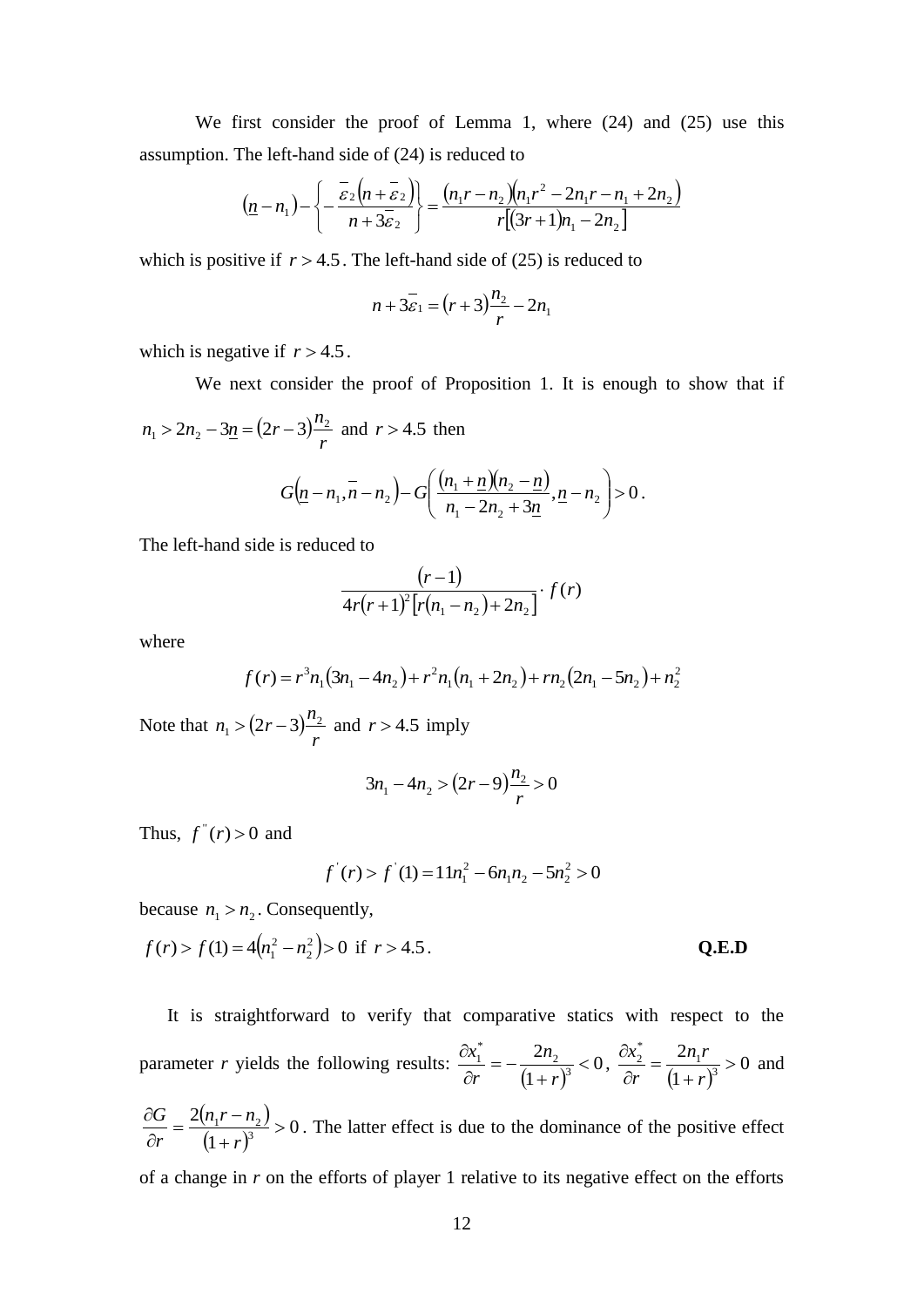of player 2. Also note that the equilibrium efforts are increasing in the prize valuations of the two players, however these efforts are smaller than  $n_1$  as long as  $n_1 > n_2$  and *r* is finite.

## **4. The** *N* **– player contest**

With dual discrimination total efforts cannot exceed the prize valuation of contestant 1. That is,

#### **Proposition 3**

Under dual discrimination, in equilibrium,  $n_1 \geq G$ .

#### **Proof of Proposition 3**

In equilibrium, the net payoff of every contestant under dual discrimination cannot be negative, since otherwise he can improve his situation and secure a zero net payoff by not taking part in the contest. In other words, for every contestant *i*,  $u_i = p_i(n_i + \varepsilon_i) - x_i \ge 0$ . Summing over all the contestants, we get that  $|p_i(n_i+\varepsilon_i)-x_i|\geq 0$  $\sum_{j=1}^{n} u_j = \sum_{j=1}^{n} \Big[ p_j \Big( n_j + \varepsilon_j \Big) - x_j \Big] \geq$ *N j*  $j \vee j$  *j*  $\sigma$  *j*  $j - \lambda$ *N j*  $u_j = \sum p_j (n_j + \varepsilon_j) - x_j \ge 0$  or  $\sum (p_j n_j) + \sum (p_j \varepsilon_j) - \sum x_j \ge 0$  $\sum_{j=1}^n (p_j n_j) + \sum_{j=1}^n (p_j \varepsilon_j) - \sum_{j=1}^n x_j \ge$ *N j j N j j j N j*  $p_j n_j$  +  $\sum_{j=1}^{N} (p_j \varepsilon_j) - \sum_{j=1}^{N} x_j \ge 0$ . Since  $G = \sum_{j=1}^{N}$ *j*  $G = \sum x_j$ 1 and  $\sum (p_i \varepsilon_i) = 0$  $\sum_{j=1}^{\infty} (p_{j} \varepsilon_{j}) =$ *N j*  $p_j \varepsilon_j$  = 0,  $\sum_{i=1}^{N} (p_j n_j) \ge G$  $\sum_{j=1}^{\infty} (p_j n_j) \geq$ . Since  $n_1 \ge n_2 \ge \dots \ge n_N$  and  $\sum p_j = 1$  $\sum_{j=1} P_j =$ *N j*  $p_j = 1$ , it must be true that  $n_1 \ge \sum_{i=1}^{N} (p_i n_i) \ge G$  $\geq \sum_{j=1}^{n} (p_j n_j) \geq$  $E_1 \geq \sum (p_j n_j) \geq G$ .<sup>5</sup> **Q.E.D**.

#### **Proposition 4**

 $\overline{a}$ 

$$
u_i = p_i n_i - x_i \ge 0
$$
. Summing over all the contents, we get that 
$$
\sum_{j=1}^{N} u_j = \sum_{j=1}^{N} (p_j n_j - x_j) \ge 0
$$
 or   
*N*

$$
\sum_{j=1}^{N} (p_j n_j) \ge \sum_{\substack{j=1 \ j \in \mathbb{Z} \\ G}}^{N} x_j
$$
. Since  $n_1 \ge n_2 \ge \dots \ge n_N$  and  $\sum_{j=1}^{N} p_j = 1$ , it must be true that  $n_1 \ge \sum_{j=1}^{N} (p_j n_j) \ge G$ .

<sup>&</sup>lt;sup>5</sup> This result is also valid for unbiased contests or for contests with alternative modes of discrimination, when discrimination is through modifying the efforts. The explanation is that in equilibrium, the net payoff of every contestant cannot be negative, since otherwise he can improve his situation and secure a zero net payoff by not taking part in the contest. In other words, for every contestant *i*,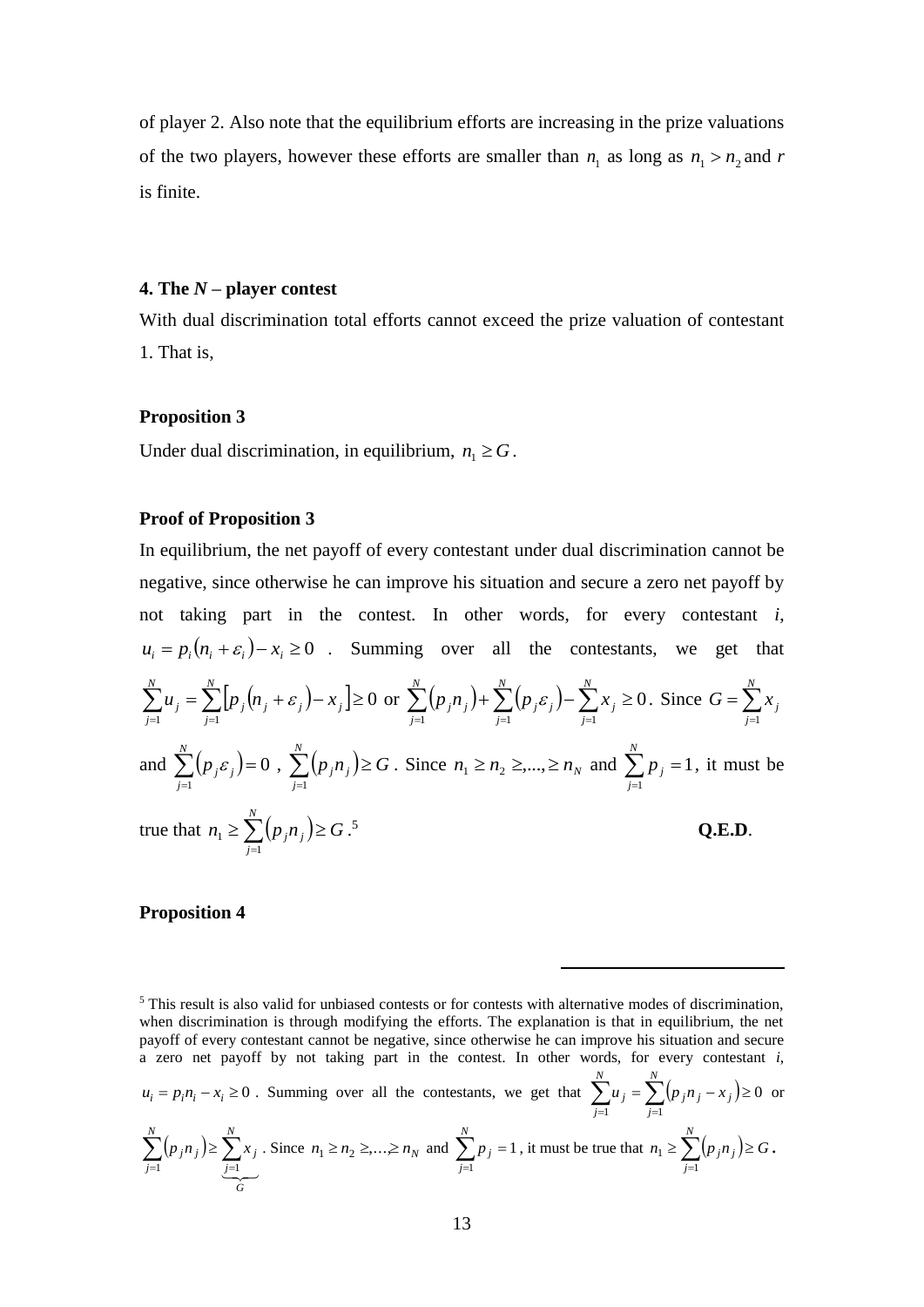If  $N = 2$  and  $n_1 > n_2$ , then the contest designer can always set *r* such that the equilibrium efforts are sufficiently close to  $n_1$ . In this case  $x_2^* \rightarrow n_1 - \underline{n}$  $u_2^* \to n_1 - \underline{n} \,,\ u_1^* \to \underline{n}$  $u_1^* \rightarrow \underline{n}$  and  $u_2^* \to 0$ .

#### **Proof of Proposition 4**

It can be verified that  $G(\varepsilon_1^*, \varepsilon_2^*)$  $(1+r)^2$  $\binom{1}{2} = \frac{n_2 + n_1 r^2}{(1 - r^2)^2}$ \*  $(1, \mathbf{c}_2)$   $(1, \mathbf{c}_2)$  $\left( \varepsilon_2^* \right) = \frac{n_2 + n_1}{(n_1 + n_2)} < n$ *r*  $G(\varepsilon_1^*, \varepsilon_2^*) = \frac{n_2 + n_1 r^2}{(n_1 + n_2)^2}$  $^{+}$  $(a_1^*, a_2^*) = \frac{n_2 + n_1 r^2}{(1+r)^2} < n_1$  and  $\lim_{r \to \infty} G = n_1$ . Since G is continuous and monotone in *r*, there exists *r* such that *G* is sufficiently close to  $n_1$ .

**Q.E.D**

By Proposition 3, we have shown that the contestants cannot be induced to exert larger efforts than  $n_1$ . Therefore, Proposition 4 can be extended to the case of any number of contestants *N*. In the more general multi-player contest, the designer has to reduce the stakes of  $N-2$  contestants to zero, making sure that contestant 1 with the highest stake is not included among them. That is,

#### **Corollary 1**

Given any number of contestants *N*, such that  $\infty > n \ge n_1 \ge n_2, ..., \ge n_N \ge n \ge 0$ , the contest designer can always set  $r$  such that the equilibrium efforts are sufficiently close to  $n_1$ .

## **Proof of Corollary 1**

The proof is based on the following simple three-stage strategy that the designer applies:

- 1. *Stage 1*: The designer selects a contestant  $j \in \{2,...,N\}$ .
- 2. *Stage* 2: For any contestant  $i \neq \{1, j\}$ , the designer chooses  $\varepsilon_i = -n_i$ . That is, he reduces the initial prize valuations of  $N-2$  players to zero
- 3. *Stage 3*: Applying the dual discrimination strategy with respect to the two contestants 1 and *j*, according to Proposition 4, the designer can induce efforts that are almost equal to  $n_1$ . <sup>1</sup> *n* . **Q.E.D**.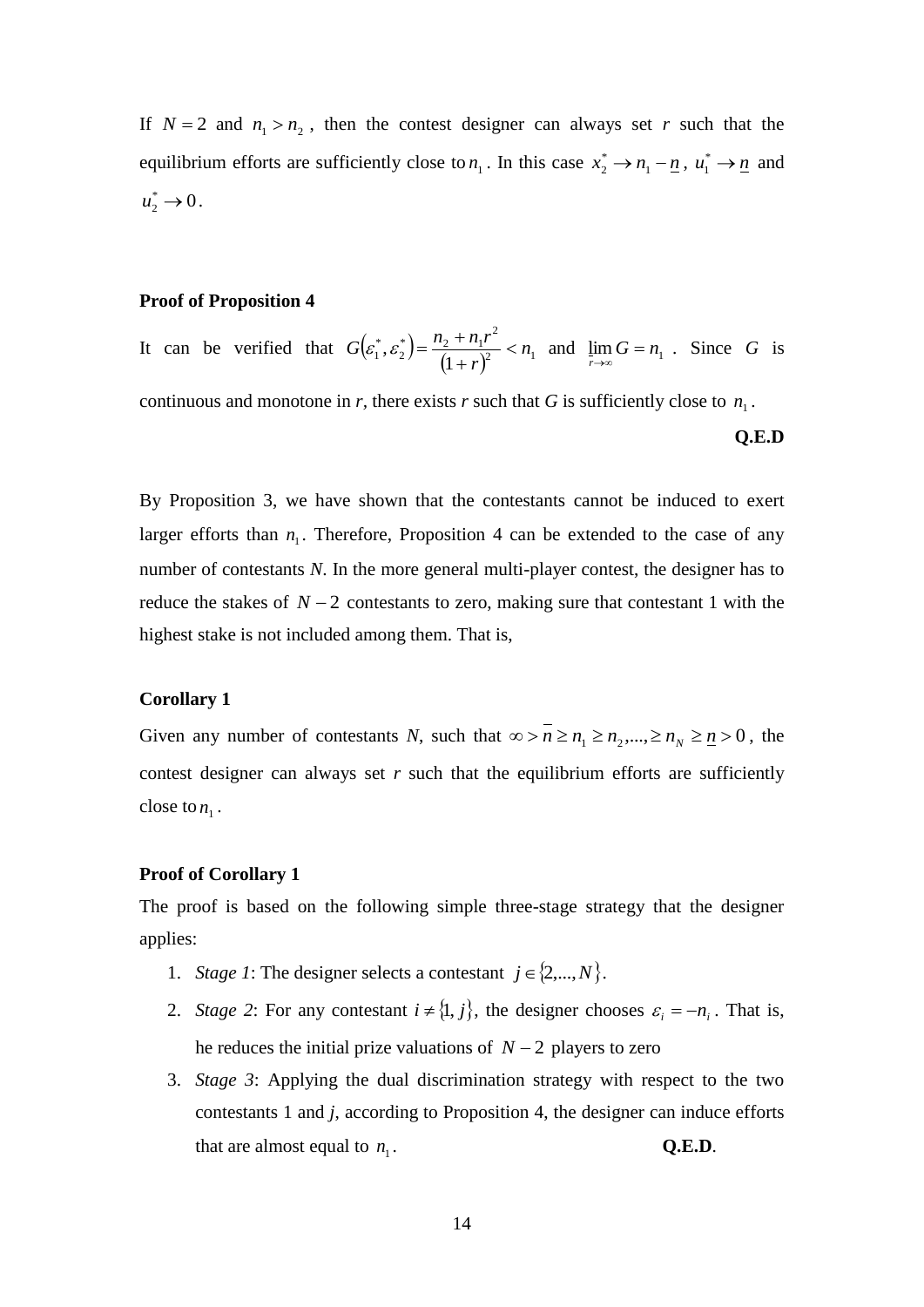The explanation of our results is based on the following idea. First, assume without loss of generality that  $j = 2$ . On the one hand, the designer applies direct discrimination in favor of contestant 2 by reducing the stake of contestant 1 (the contestant with the initially higher prize value) to  $\mathbf{n}$  by choosing  $\mathbf{\varepsilon}_1$  and increases the stake of contestant 2 (the contestant with the initially lower prize value) to  $n$  by choosing  $\varepsilon_2$ . On the other hand, in order to satisfy the balanced-budget constraint, the designer must create an appropriate bias in favor of contestant 1 by selecting  $\delta$ , such that the balanced-budget constraint (10) satisfies equation (12):

(12) 
$$
\delta = -\left(\frac{n_1 + \varepsilon_1}{n_2 + \varepsilon_2}\right)\frac{\varepsilon_1}{\varepsilon_2}
$$

Propositions 1 and 2 imply that dual discrimination, that is,  $\varepsilon_1 = \underline{n} - n_1$  and  $\varepsilon_2 = n - n_2$ , is an effective strategy for increasing efforts. These efforts can be increased almost up to  $n_1$ , the initial higher prize valuation of contestant 1, provided that  $r \rightarrow \infty$ .

Propositions 1 and 2 imply that when the designer applies our two modes of discrimination in a simple lottery, each type has a positive "added value" that enhances the exertion of efforts relative to the situation where the designer resorts to just structural discrimination (Franke et *al*. (2013, 2014, 2016)). That is, the two modes of discrimination are supportive or "complementing" - their combination can yield larger efforts than those obtained by just structural discrimination. The advantage of combining these two types of discrimination relative to the use of just structural discrimination is due to the distinctive features of the contribution of each of these modes of discrimination to the exerted efforts as described below.

(i) Direct discrimination sufficiently increases the initially lower prize valuation while sufficiently reducing the initially higher prize valuation. This increases the sum of the contestants' prize valuations to infinity when  $r \to \infty$  and makes the 'income effect' (associated with a scheme that increases the sum of the final stakes from  $(n_1 + n_2)$  to  $(n_1 + \varepsilon_1 + n_2 + \varepsilon_2) = n + \underline{n}$  of this mode of discrimination the dominant effect.<sup>6</sup>

1

 $6$  For a clarification of the meaning of the income effect associated with direct discrimination, see the discussion following Proposition 2 in Mealem and Nitzan (2014).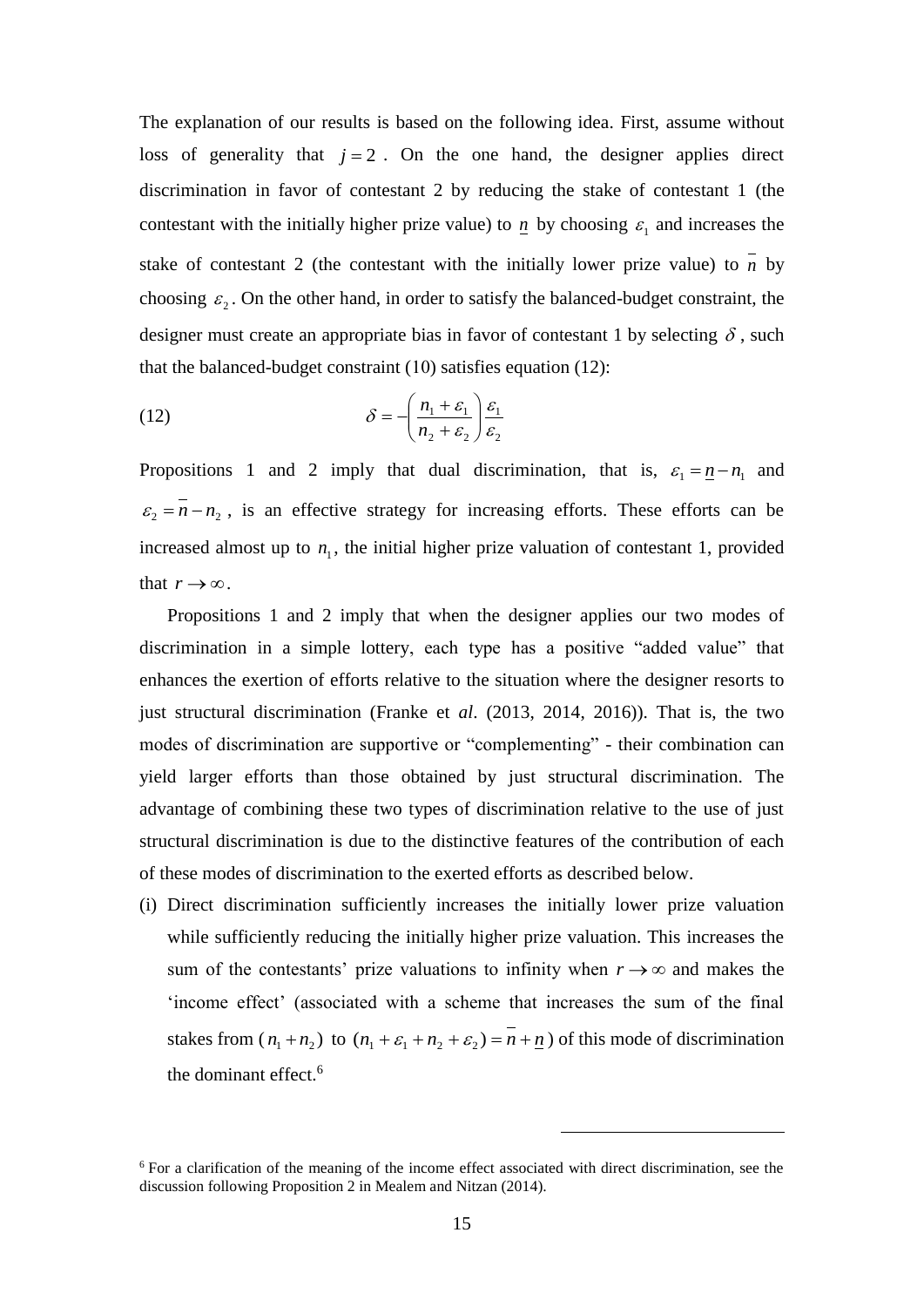(ii) The maximal possible increase in the sum of the contestants' prize valuations is not the result of direct discrimination alone. It is rendered possible by structural discrimination that makes sure that the balanced-budget constraint is satisfied. Specifically, structural discrimination counterbalances the above 'income effect' by almost completely favorably discriminating contestant 1, ensuring that his prize share converges to 1. The moderating effect described in (ii) is necessary to attain the maximal efforts. While structural discrimination has a 'second order' effect on efforts that moderates the income effect of direct discrimination, it also enables the dominance of this 'first order' income effect on efforts described in (i), namely, the increase in efforts due to the increase in the sum of the contestants' prize valuations. The dominance of the effect of direct discrimination means that the more extreme this mode of discrimination, the higher the total efforts and this requires the extremity of structural discrimination.

Corollary 1 implies, in particular, that dual discrimination can be advantageous relative to just structural discrimination in the 2-player all-pay auction or the simple lottery contest.

#### **Corollary 2**

If  $N = 2$  and  $n_1 > n_2$ , then there exists *r* such that dual discrimination yields efforts that are larger than the efforts obtained in the optimally biased 2-player all-pay auction (simple lottery) contest with structural discrimination. That is,  $\frac{n_2 + n_1'}{(1+r)^2} > 0.5(n_1 + n_2) > 0.25(n_1 + n_2)$ 2  $\frac{2+n_1r}{(n_1+r_2)} > 0.5(n_1+n_2) > 0.25$  $\left(1\right)$  $n_1 + n_2$ ) > 0.25( $n_1 + n_2$ ) *r*  $\frac{n_2 + n_1 r^2}{(n_1 + n_2)} > 0.5(n_1 + n_2) > 0.25(n_1 + n_2)$  $^{+}$  $\frac{+n_1r^2}{2}$  > 0.5(n<sub>1</sub> + n<sub>2</sub>) > 0.25(n<sub>1</sub> + n<sub>2</sub>) or  $(k^2+1)$ 1  $1 + \sqrt{2(k^2 + 1)}$  $\overline{a}$  $+1+\sqrt{2(k^2+1)}$  $>$ *k*  $k + 1 + \sqrt{2}$  $r > \frac{r+1+\sqrt{2(r+1)}}{r+1}.$ 

Note that our results imply that under the assumption that  $n$  is sufficiently large and  $\underline{n}$  is sufficiently close to zero ( $r \rightarrow \infty$ ), the combination of the two modes of discrimination results in an outcome which is practically reasonable; the amount transferred between the contestants is finite. When the actual payment to contestant 2 (the tax taken from contestant 1) is equal to  $p_2 \varepsilon_2 \rightarrow n_1$ , since  $\delta$  converges to zero, that is,  $p_2$  converges to zero, it seems that contestant 2 has no incentive to compete. But this is not the case because he plays a crucial role in yielding the almost maximal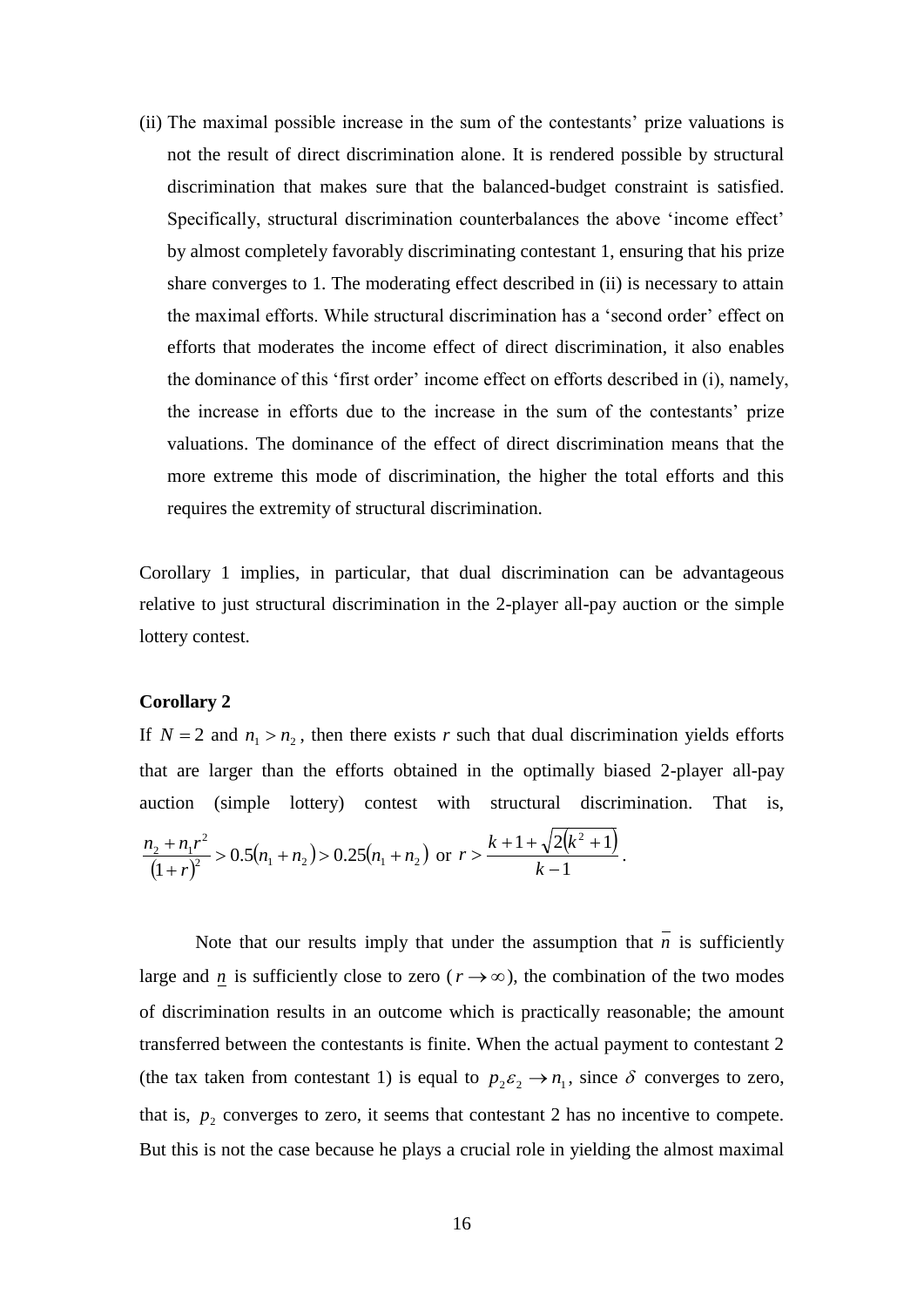possible efforts  $n_1$ . The designer sufficiently increases his prize valuation and by that induces him to exert efforts that are almost equal to  $n_1$ .

In the first example of a m*unicipal project* (see the examples discussed in section 2), despite the fact that both modes of discrimination can be extreme, their combined use still results in a balanced effect. The designer promises the small company a very large value in case it receives the entire project. The designer, by structural discrimination, ensures that the small company's share in the project is sufficiently small, such that the large reputable company wins almost the entire project. In this extreme and most effective case from the designer's point of view, the large company transfers the small company a reasonable finite amount which is almost equal to its initial valuation of the entire project.

In the second example of *portfolio distribution between two investment houses* in the extreme case the tax-subsidy transfer between the two investment houses under the optimal dual discrimination strategy is finite. In particular, by Proposition 1, it is equal almost to  $n_1$ , the value for investment house 1 of getting the entire portfolio of the large customer. Again, this result is plausible not because of the good will of the customer, but because it ensures him that the two investment houses exert almost the maximal efforts.

#### **5. Conclusion**

The enrichment of the "box of tools" of the contest designer by allowing him to exercise direct discrimination in addition to structural discrimination and head-starts clearly *matters*. We have shown that both structural and direct discrimination are effective in a lottery contest and therefore will be used by the designer. Under our lottery contest with dual discrimination, efforts are larger than those under any alternative contest game with optimal single favoritism and, in particular, optimal favoritism applied in an all-pay auction.

Whereas using head-starts in addition to structural discrimination is not conductive to generate additional revenue in a simple lottery contest, (Franke et *al*. 2016), in our dual discrimination lottery contests, the contest designer has an incentive to apply the optimal direct discrimination in addition to the optimal structural discrimination. The optimal two-mode favoritism that combines structural discrimination and head starts can yield the maximal possible revenue in all-pay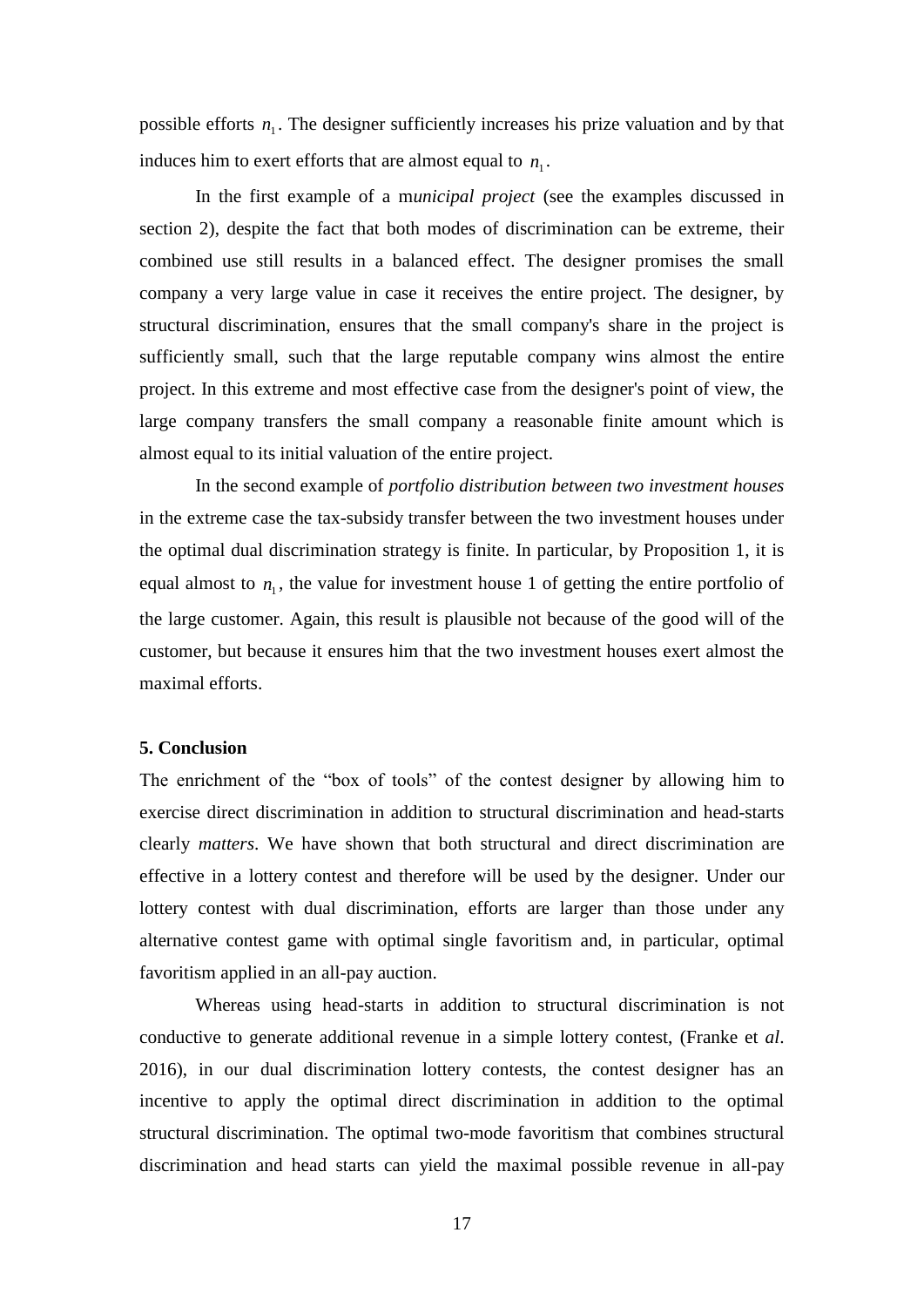auctions, (Franke et al. 2016). Our main result establishes that the maximal efforts can also be induced in a simple lottery contest by resorting to our alternative mode of dual discrimination. The largest possible efforts are equal to the initially highest prize valuation, when  $r \rightarrow \infty$ . Hence, dual discrimination is indeed advantageous provided that it is based on the appropriate structural bias and head-starts in an all-pay auction contest and on the appropriate structural bias and direct discrimination in a simple lottery contest.

#### **References**

- Baye, M.R., Kovenock, D. and de Vries, C., (1993), "Rigging the Lobbying Process: An Application of the All-Pay Auction", *American Economic Review*, 83, 289- 294.
- Clark, D.J. and Riis, C., (2000), "Allocation Efficiency in a Competitive Bribery Game", *Journal of Economic Behavior and Organization*, 42, 109-124.
- Corchón, L. and Dahm, M., (2010), "Foundations for Contest Success Functions", *Economic Theory*, 43, 81–98.
- Epstein G.S., Mealem, Y. and Nitzan, S., (2011), "Political Culture and Discrimination in Contests", *Journal of Public Economics*, 95(1-2), 88-93.
- Fang, H., 2002, Lottery versus All-Pay Auction Models of Lobbying", *Public Choice*, 112, 351-371.
- Franke, J., (2012), "Affirmative Action in Contest Games", *European Journal of Political Economy*, 28(1), 115-118.
- Franke, J. , Kanzow, C., Leininger, W. and Schwartz, A. , (2013), "Effort Maximization in Asymmetric Contest Games with Heterogeneous Contestants", *Economic Theory*, 2, 589-630.
- Franke, J., Kanzow, C., Leininger, W. and Schwartz, A., (2014), "Lottery versus All-Pay Auction Contests - A Revenue Dominance Theorem", *Games and Economic Behavior*. [Volume 83,](http://www.sciencedirect.com/science/journal/08998256/83/supp/C) 116–126.
- Franke, J., Leininger, W. and Wasser, C., (2016), "Optimal Favoritism in All-Pay Auctions and Lottery Contests", CES Working Paper 6274.
- Konrad, K., (2009), Strategy and Dynamics in Contests (London School of Economic Perspectives in Economic Analysis), Oxford University Press, USA.
- Lee S. and Lee, S.Y., (2012) "Prize Allocation in Contests with Size Effect through Prizes", *Theoretical Economics Letters*, 2, 212-215.